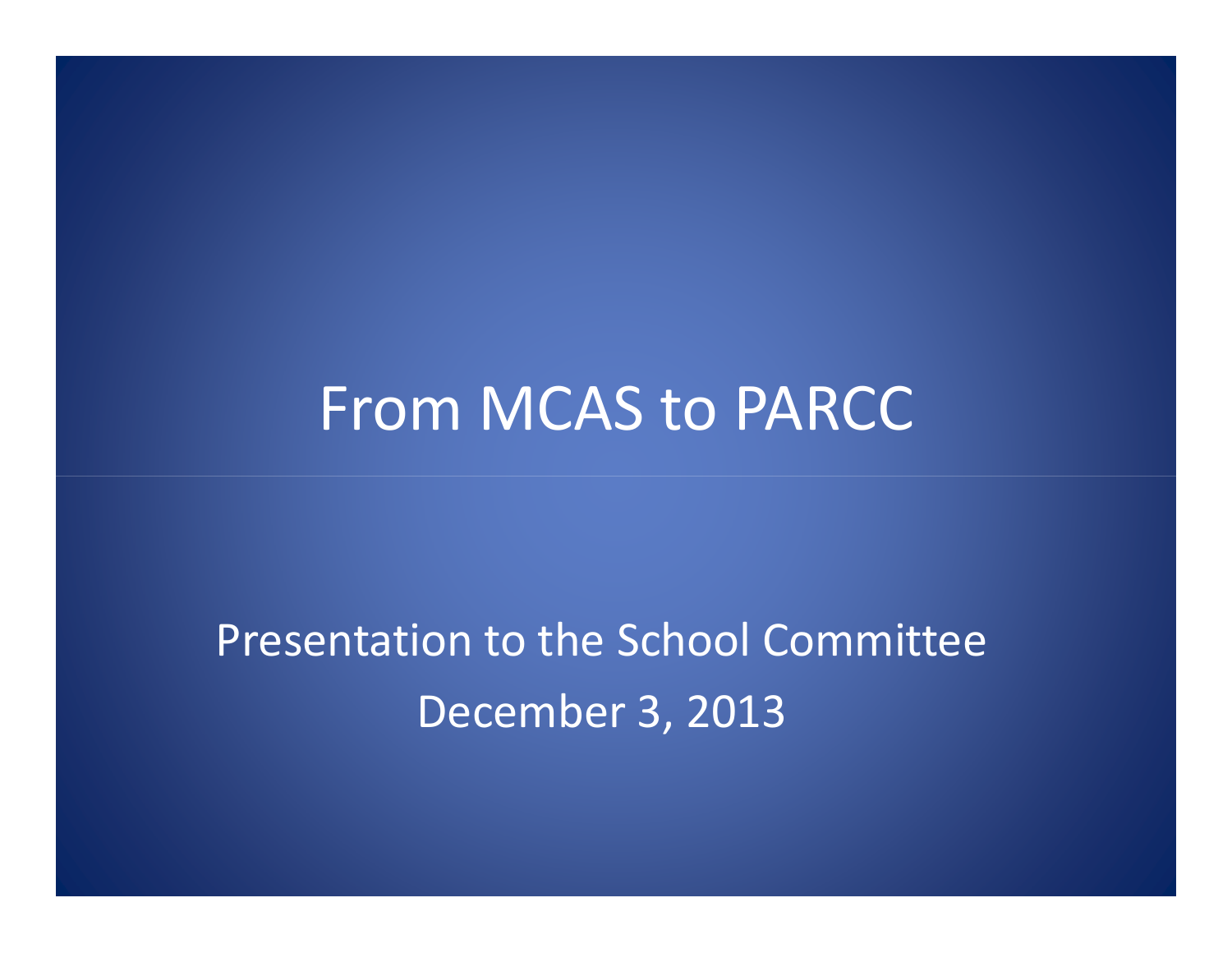## Objectives:

- Highlight some of the differences between MCAS and PARCC
- Explain the Transition Plan approved by the Board of Elementary and Secondary Education on November 19, 2013
- Share next steps for Belmont
	- $\mathcal{L}_{\mathcal{A}}$  , where  $\mathcal{L}_{\mathcal{A}}$  is the set of the set of the set of the set of the set of the set of the set of the set of the set of the set of the set of the set of the set of the set of the set of the set of the — Field test
	- –2014-15 decision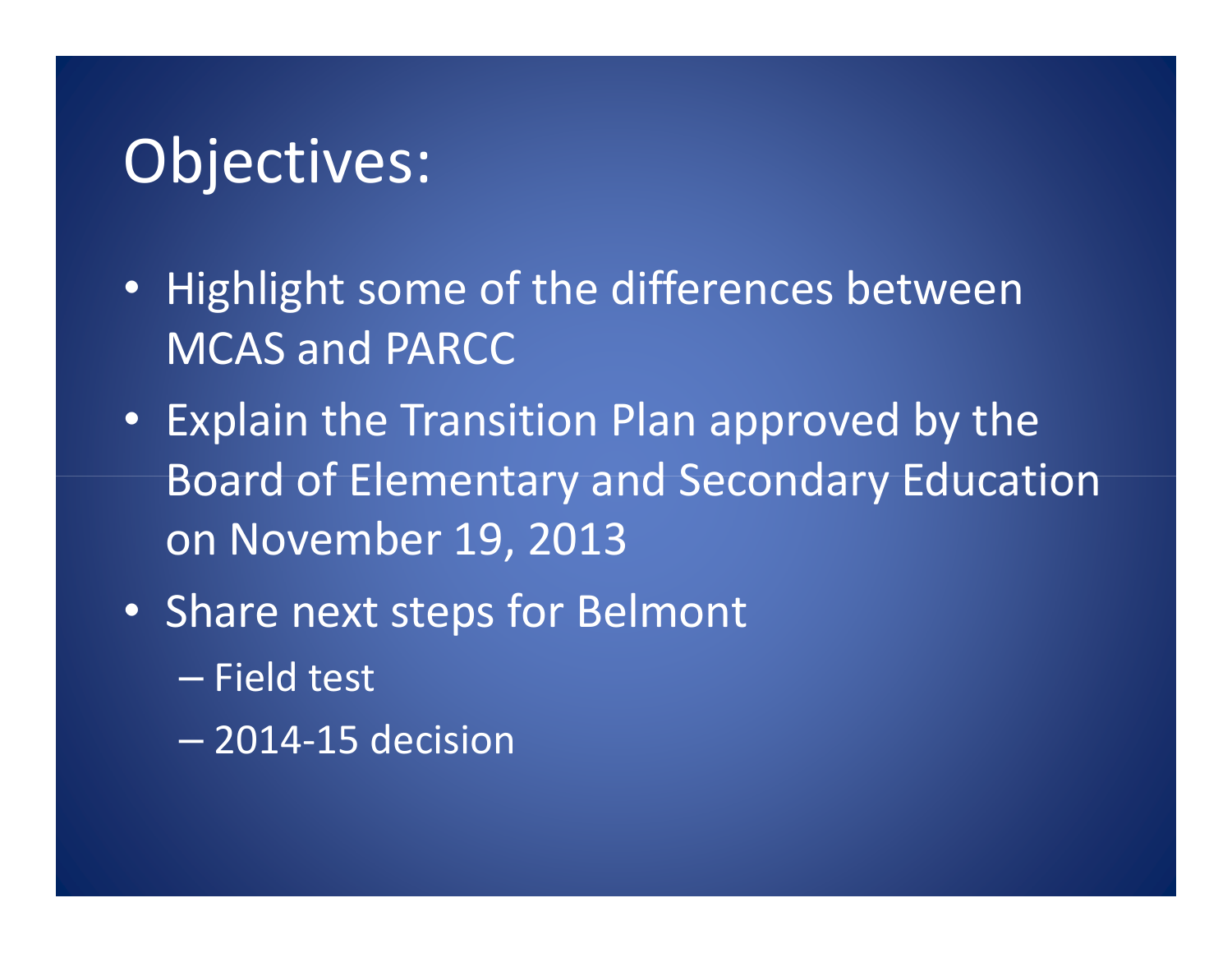## **MCAS**

- Massachusetts Comprehensive Assessment System
- Measures performance against the standards of the MA Curriculum Framework
- Includes machine and hand-scored items
- •Paper and pencil test
- Three subjects:
	- English/Language Arts (March, grades 3-8 and 10)
	- Mathematics (May, grades 3-8 and 10)
	- Science and Technology/Engineering (May, grades 5 and 8; June, grade 9)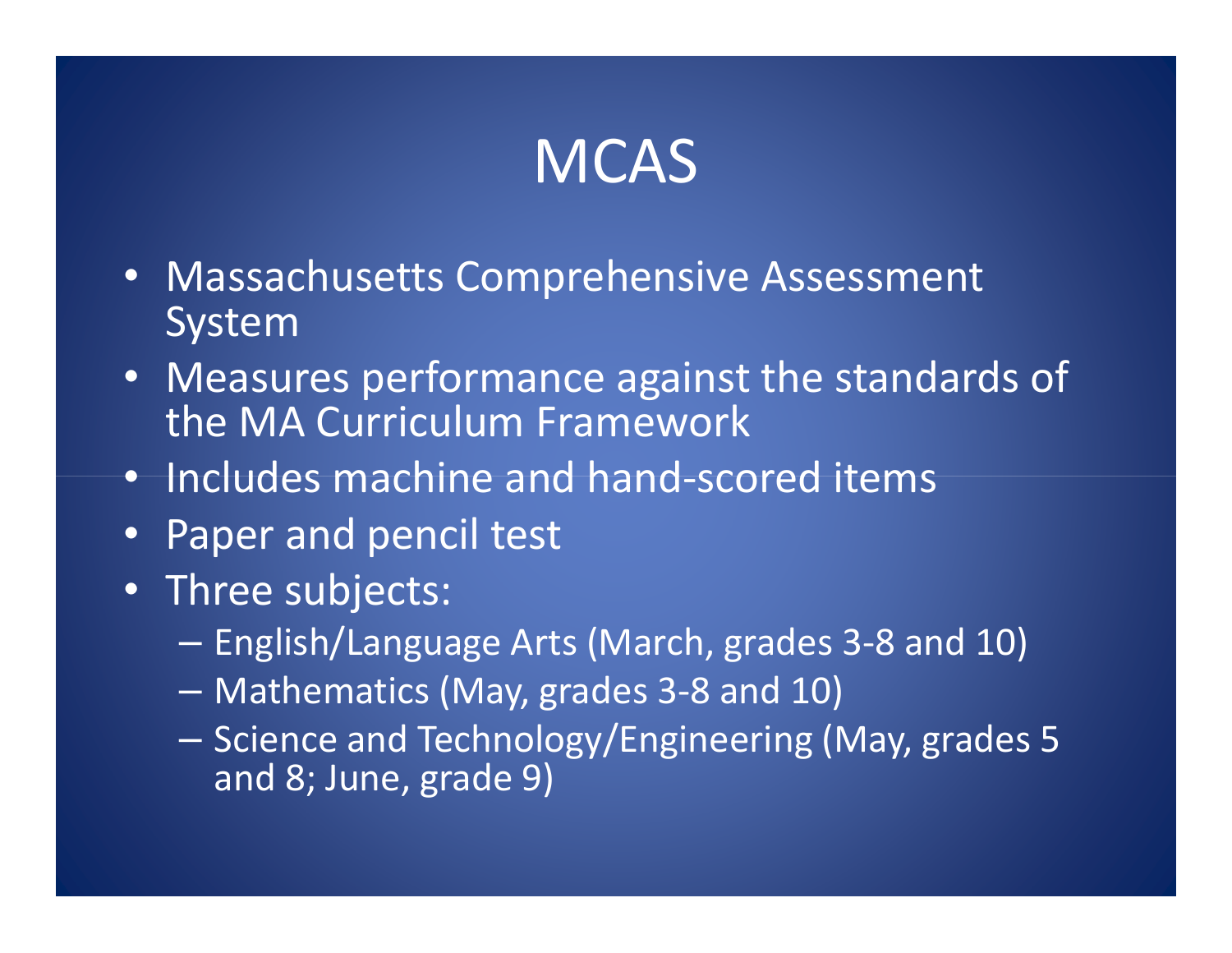## PARCC

- Partnership for the Assessment of Readiness for College and Careers
- Measures performance against Common Core State Standards (CCSS) "anchored in what it takes to be ready for college and careers"
- Includes machine and hand-scored items
- Delivered via computer (also a paper and pencil option, at least in the beginning)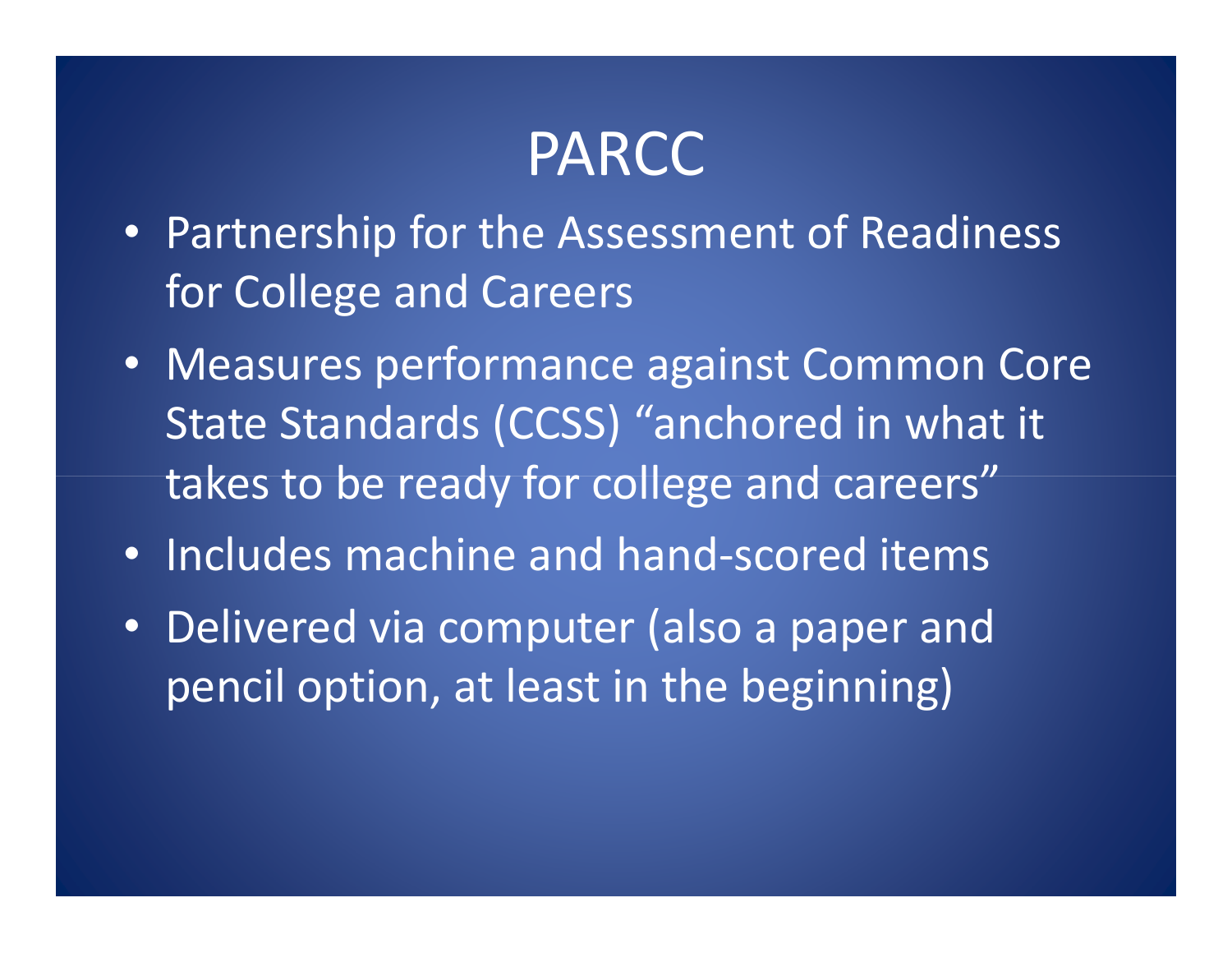## PARCC

- Two subjects (ELA and Math), two summative assessments:
	- $\sim$ - Performance-Based Assessment (PBA) to be administered in March after 75% of the school year is completed
	- $\mathcal{L}_{\mathcal{A}}$ - End-of-Year (EOY) to be administered in May/June after 90% of the school year is completed
- For ELA, a 3<sup>rd</sup> required component is a speaking and listening test
	- $\sim$ Will not be included in the summative assessment score
	- $\sim$  $-$  Will be scored at the local level
- There will be optional assessment components including diagnostic and midyear assessments, aligned with PARCC summative assessments
- There will be optional formative assessments for grades K-2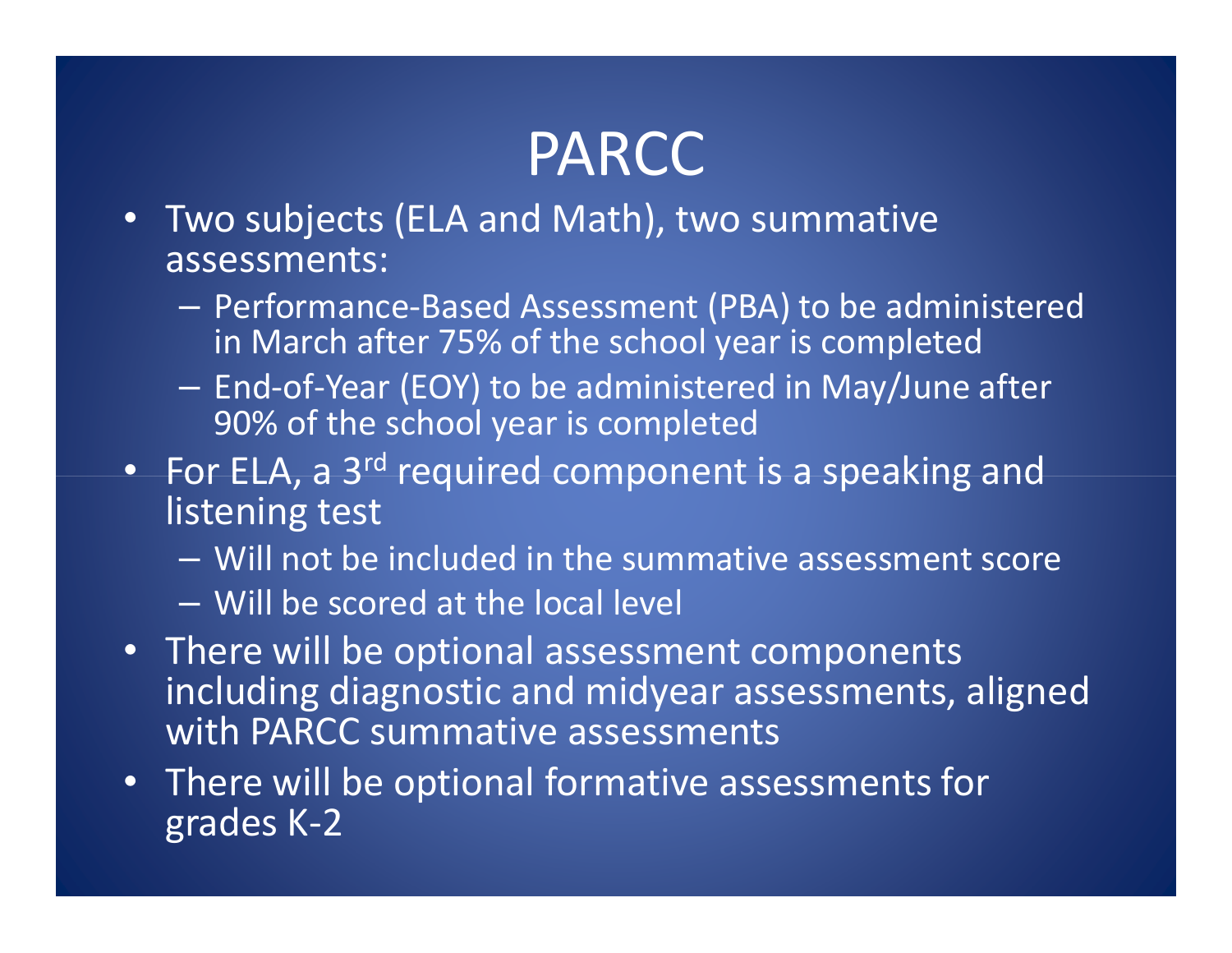## The PARCC Vision

[from PARCC web site: http://www.parcconline.org/about-parcc]

#### PARCC states have committed to building a K-12 assessment system that:

- • Builds a pathway to college and career readiness for all students,
- Creates high-quality assessments that measure the full range of the Common Core State Standards,
- Supports educators in the classroom,
- •Makes better use of technology in assessments, and
- Advances accountability at all levels.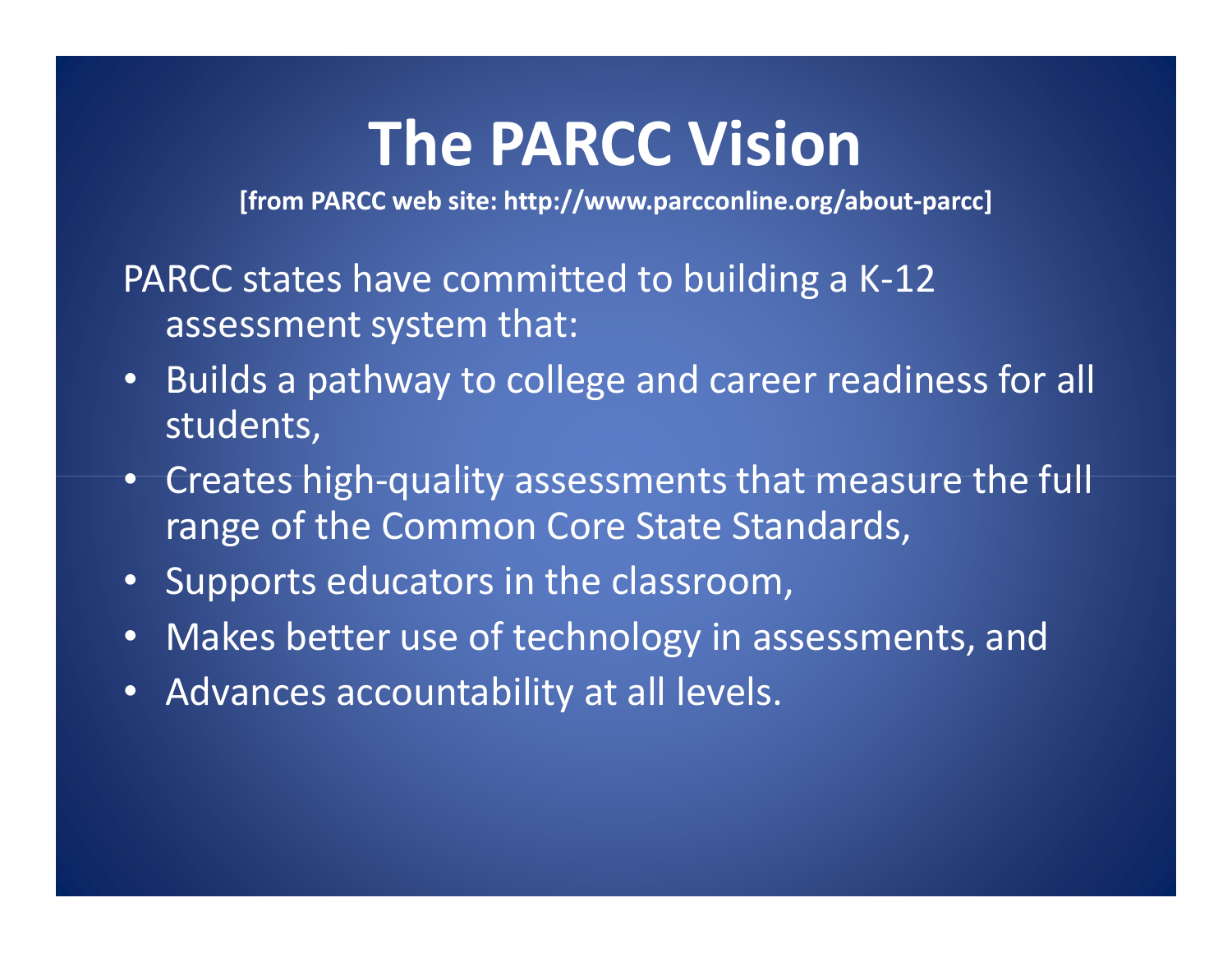## Why PARCC? Focus on Standards

### The PARCC summative assessments:

- 1. Focus on grade-level or course-specific standards leading to college & career readiness.
- 2. Include performance-based assessments (PBAs) that provide opportunities for students to demonstrate their mastery of skills and abilities where current assessments fall short.
	- a) ELA: literary analysis, narrative writing, research simulations.
	- b) Math: real-life modeling and applications.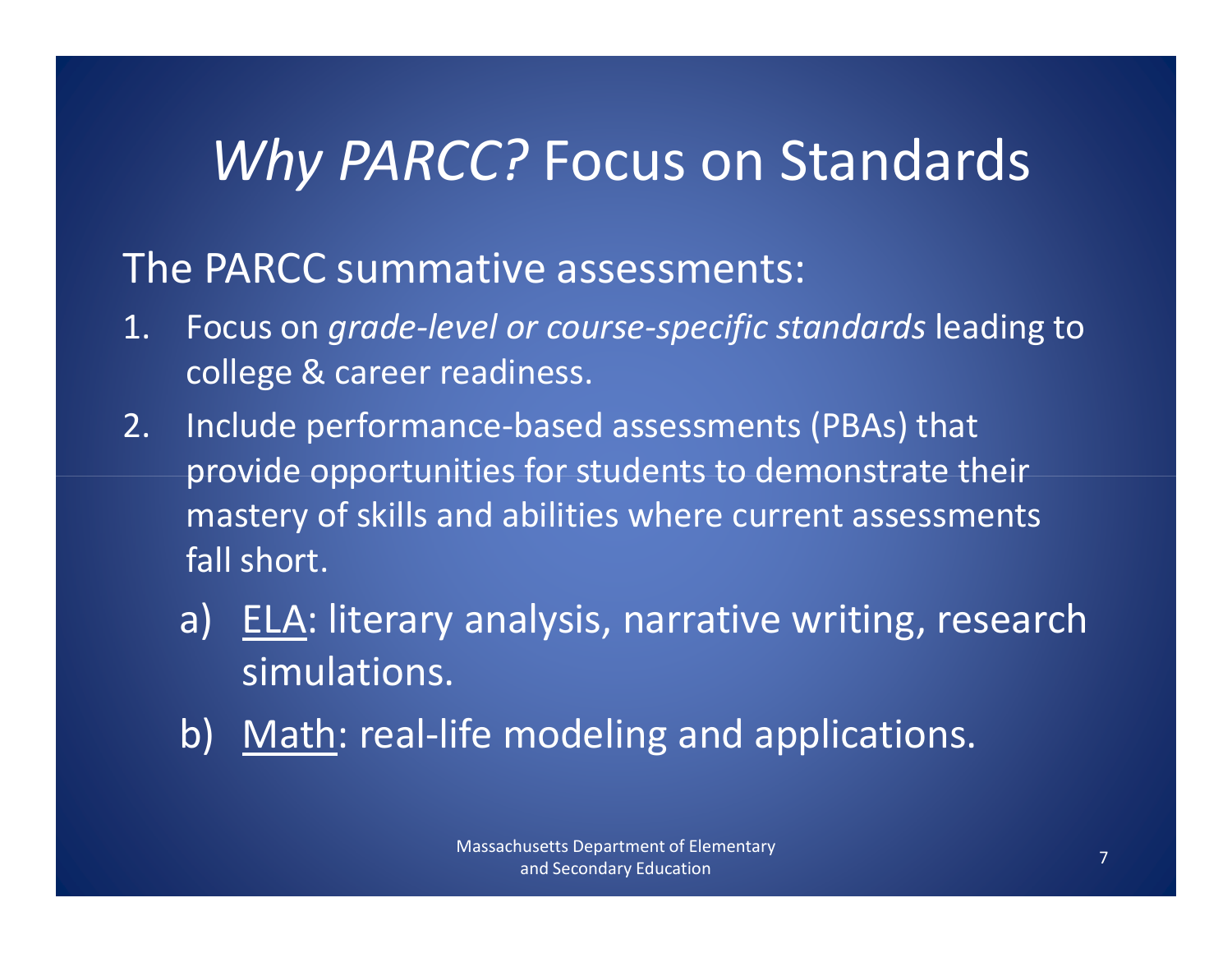## MCAS ELA Grade 3 Reading Comprehension Constructed Response Item (2013)

Students read a passage about the Statue of Liberty. After responding to 10 multiple choice question, students are asked:

Based on the passage, explain why the Statue of Liberty is important to the people of the United States. Support your answer with important details from the passage.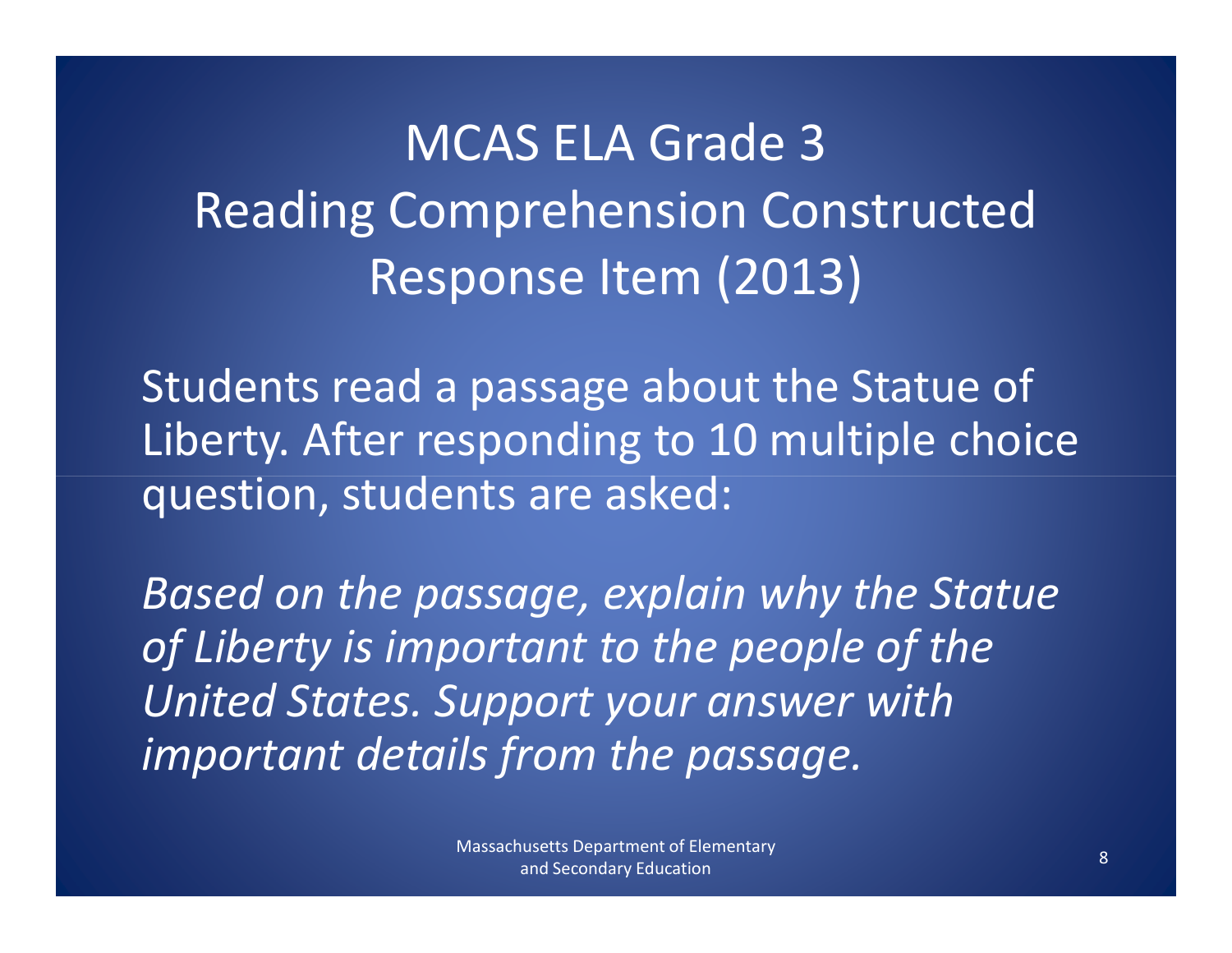## PARCC ELA Grade 3Sample Research PBA Task

Students read an excerpt from Eliza's Cherry Trees: Japan's Gift to America. Students are asked:

Part A. Which statement best describes how the events in paragraphs 13 through 15 are related to each other?

- a. They explain how Washington, D.C., would change if cherry trees were planted around the city.
- b. They show that Eliza found a new way to get cherry trees planted in Washington, D.C.\*
- c. They compare the ways Eliza and Mrs. Taft tried to add beauty to Washington, D.C.
- d. They describe how Mr. Takamine gave Eliza the idea to bring cherry trees to Washington, partment of Elementary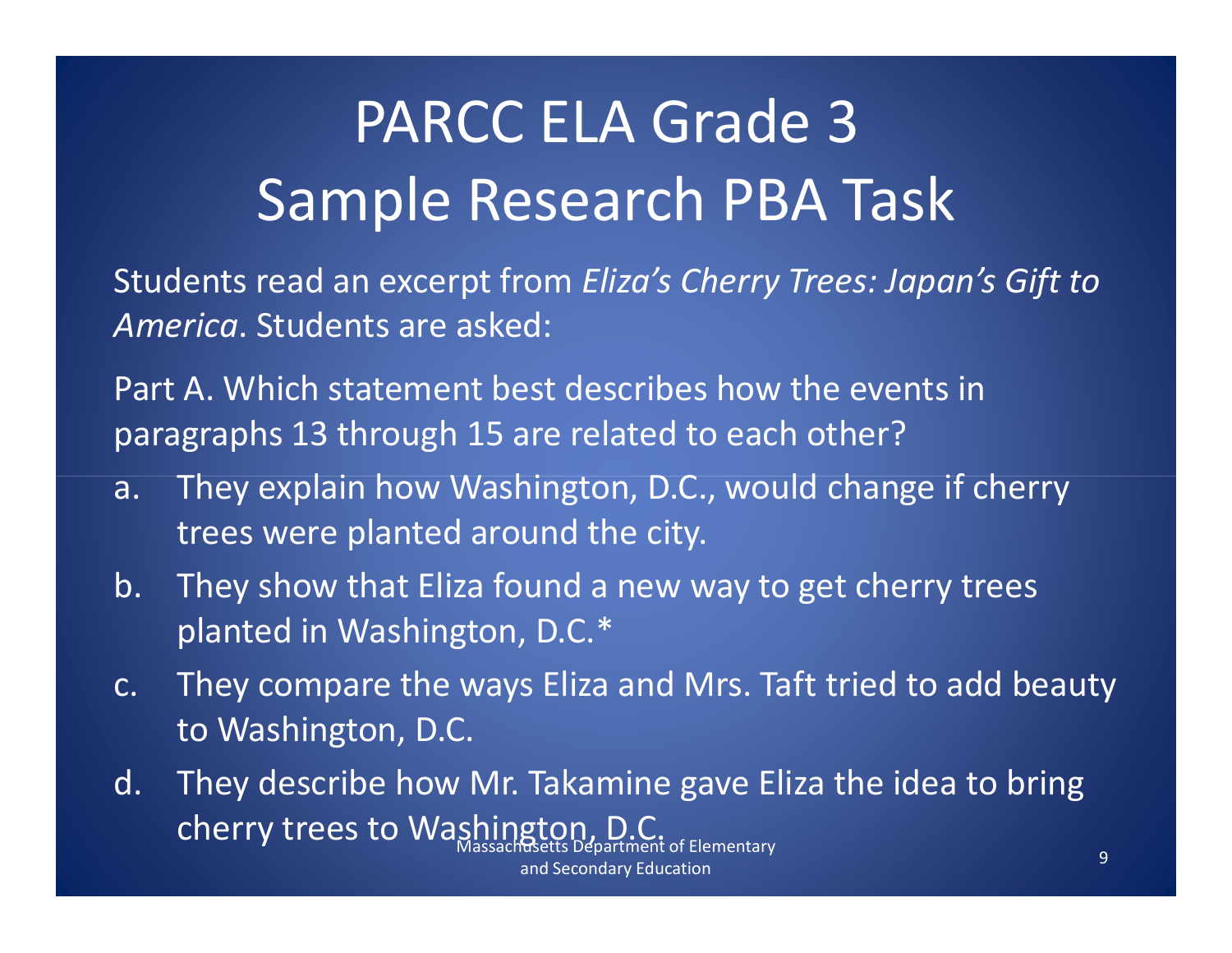# PARCC ELA Grade 3 Sample PBA Task, continued

Part B. Which sentence from the article best supports the answer in Part A?

- a. "When they bloomed, the trees became clouds of pink blossoms."
- b. "She kept trying for more than twenty years!"
- c. "She wrote a letter to the president's wife, Mrs. Taft."\*
- d. "With the help of Mr. Takamine, a generous Japanese scientist, they had the trees sent from Japan."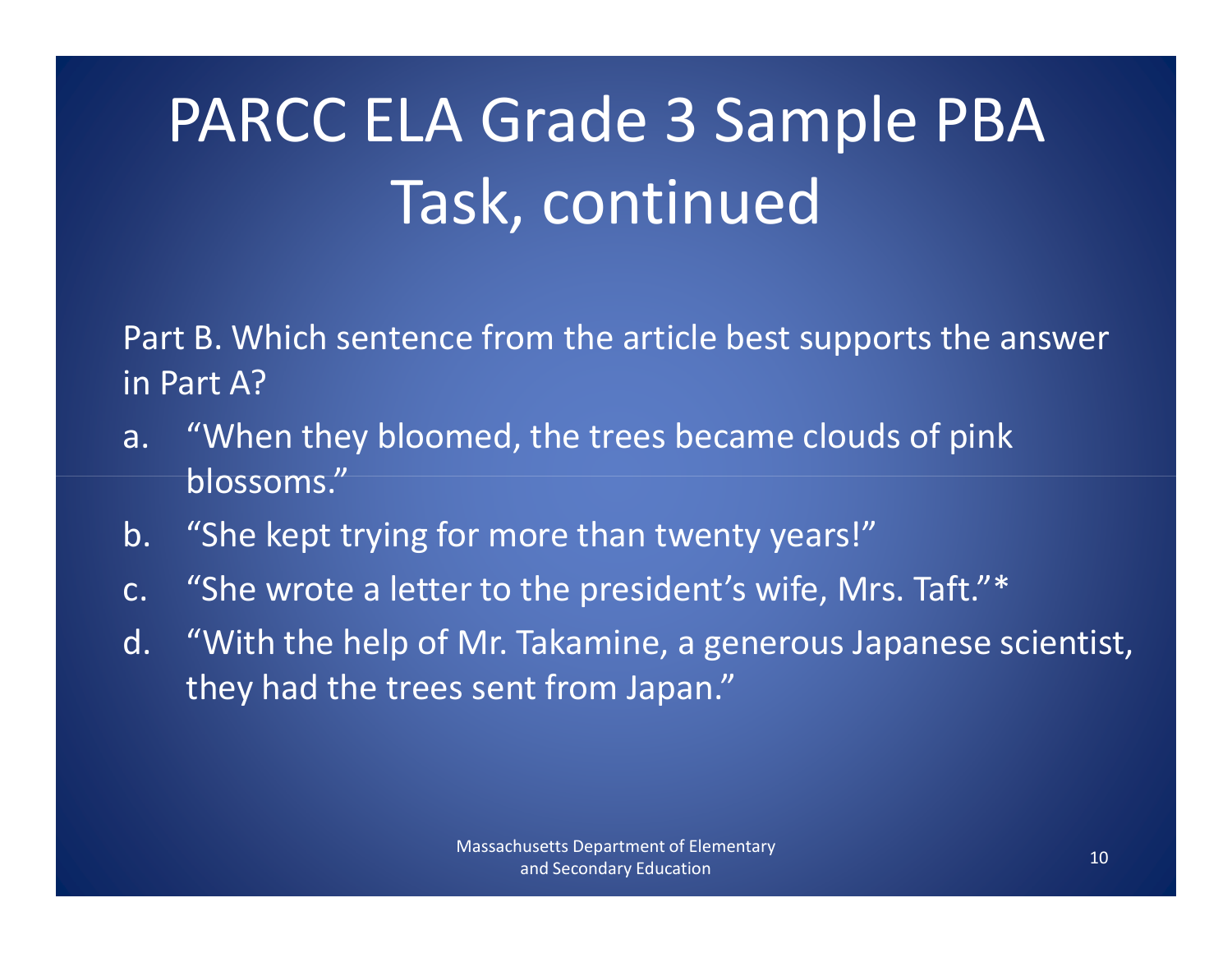## PARCC ELA Grade 3 Sample PBA Task, continued

Students read a second passage titled "The Peanut Man" and are then asked:

You have read two texts about famous people in American history who solved a problem by working to make a change.

Write an article for your school newspaper describing how Eliza and Carver faced challenges to change something in America.

 In your article, be sure to describe in detail why some solutions they tried worked and others did not work.

 Tell how the challenges each one faced were the same and how they were different.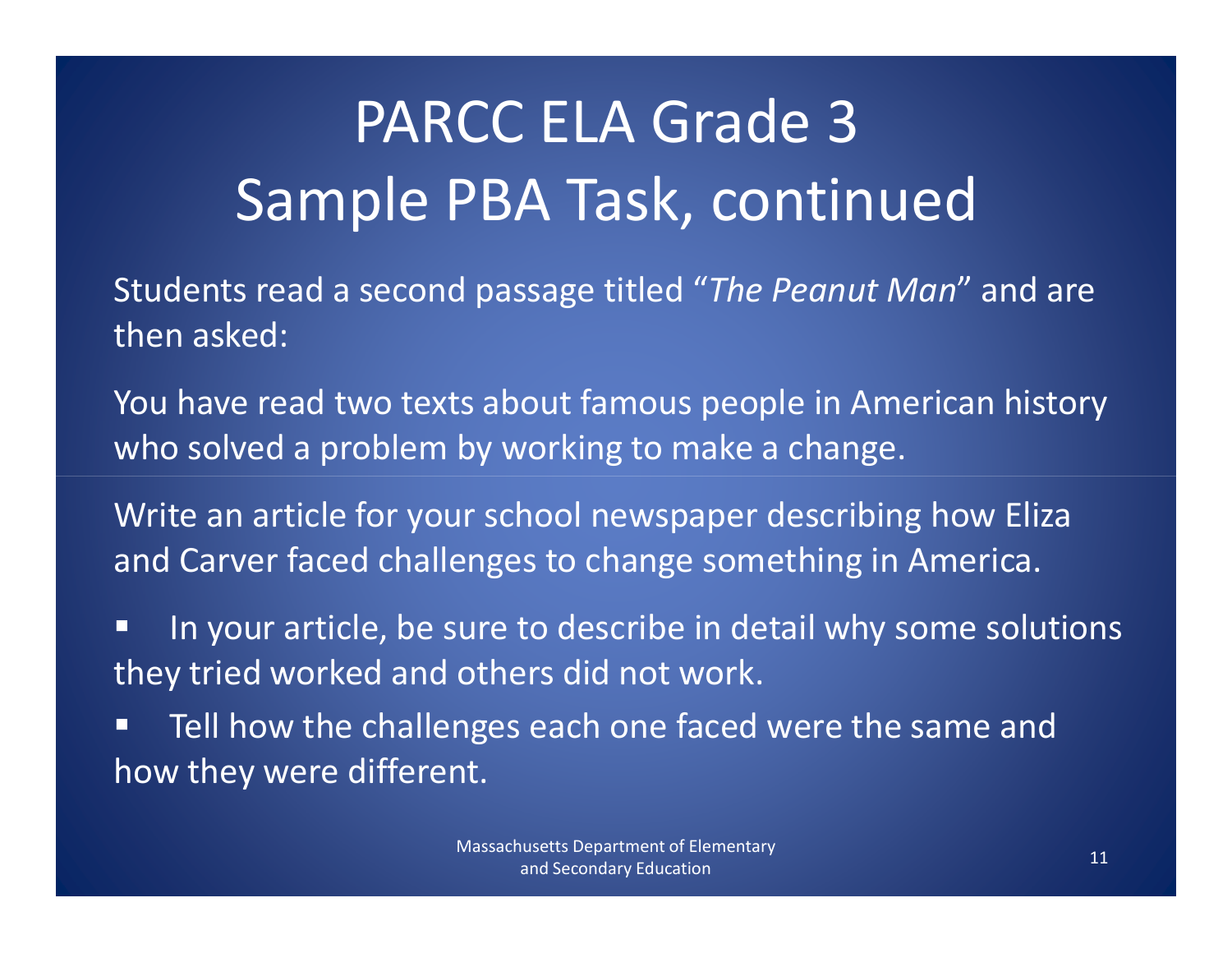## What does this measure?

- What level of text can students read? (Text Complexity)
- What is the student's ability to grasp main ideas and details of text (Accuracy)
- Can students find and utilize explicit and implicit evidence in text to support an argument (Evidence)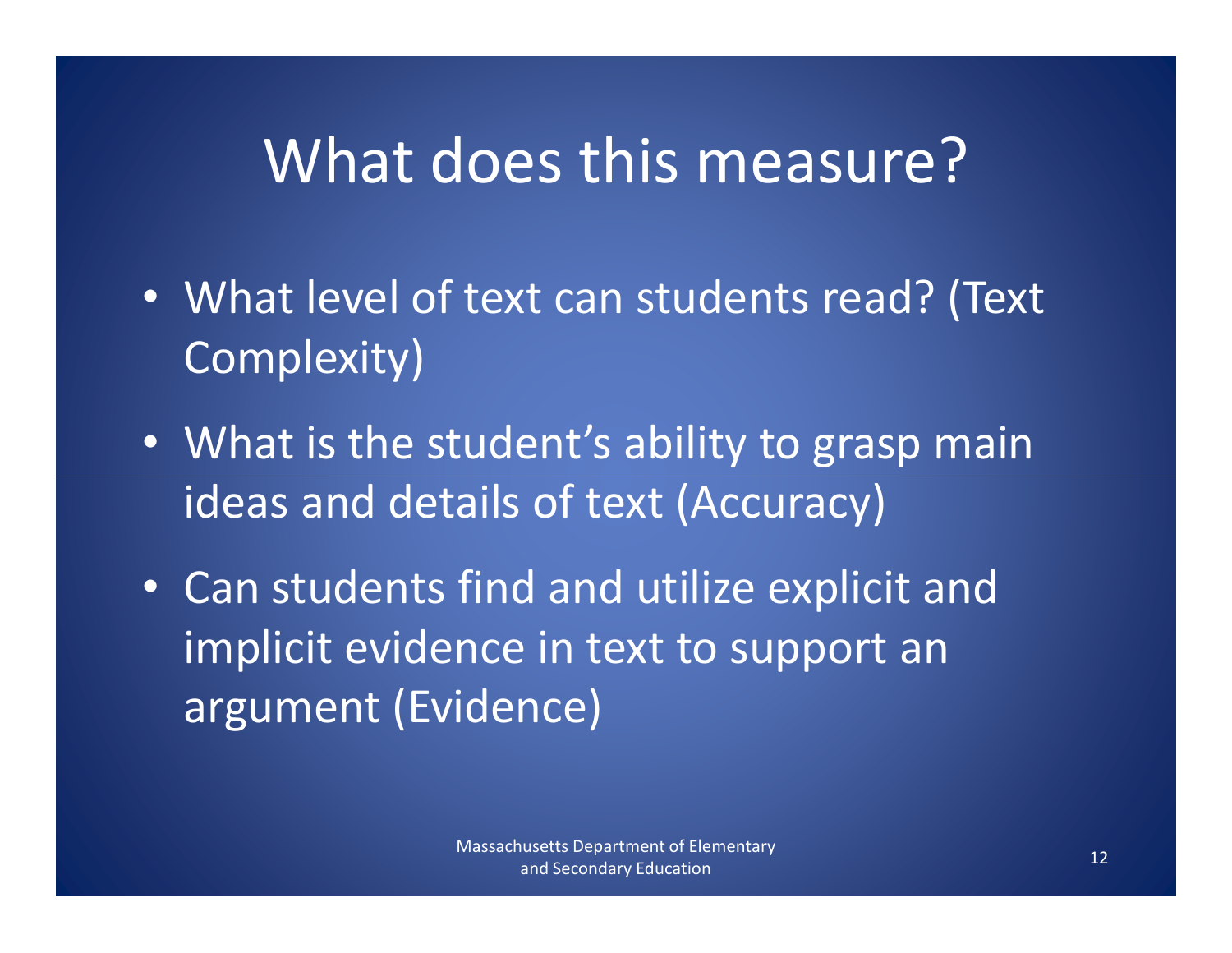## PARCC ELA Assessment

#### What Stays the Same Through the Grade Levels?

- • Assessment of ability to find main idea and supporting details in text. (Accuracy)
- Assessment of ability to use explicit and implicit evidence in a text to support an argument. (Evidence)

#### What Changes Through the Grade Levels?

- The level of text a student can read and understand.
	- Readily Accessible Text
	- Moderately Complex Text
	- Very Complex Text

(Text Complexity)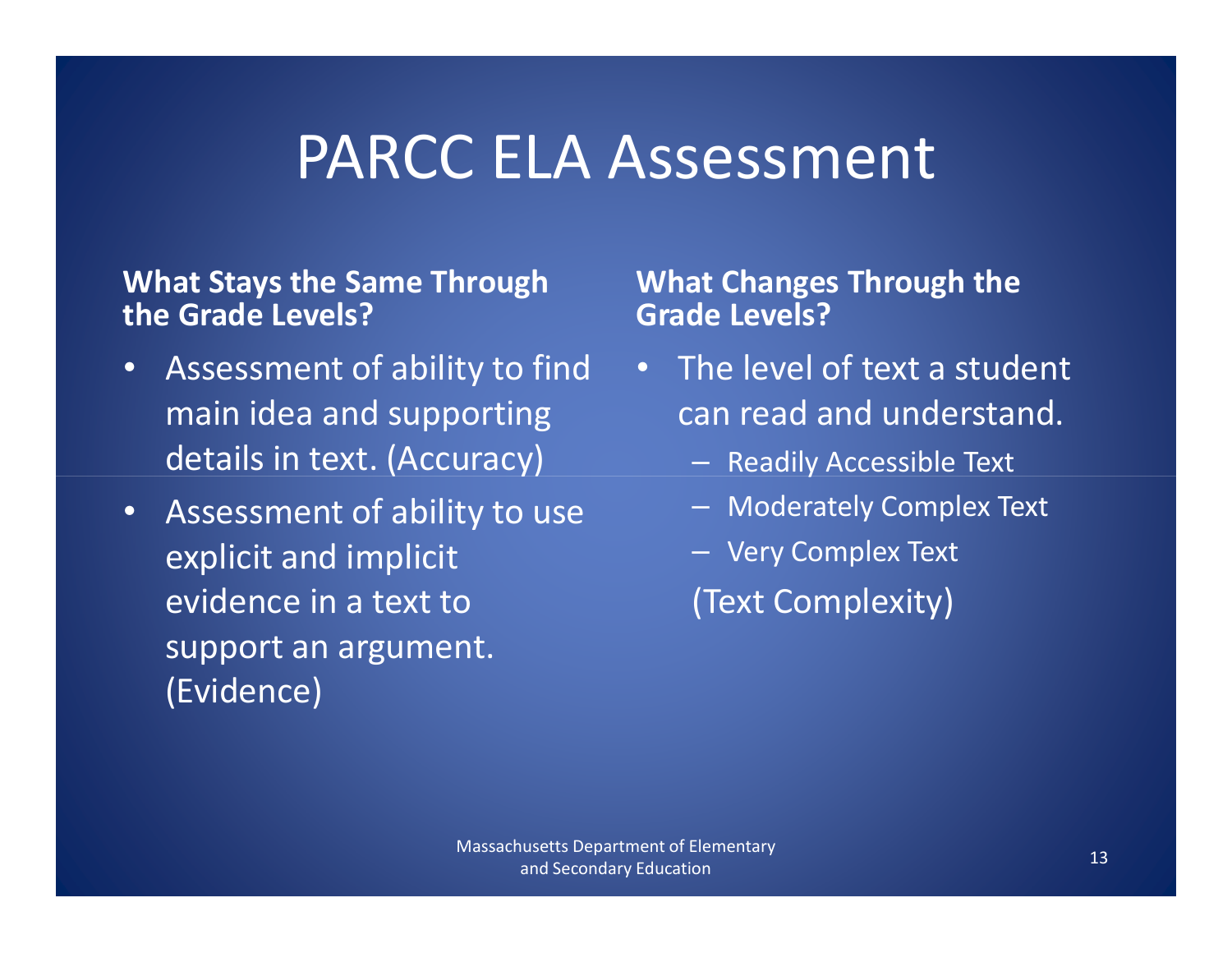## Examples of Shifts in Math Grade 4 Standards and Assessments

### Previous MA Mathematics Standards:

- **4.N.1** Exhibit an understanding of the base ten number system by reading, modeling, writing, and interpreting whole numbers to at least 100,000; demonstrating an understanding of the values of the digits; and comparing and ordering the numbers
- 4.N.16 Round whole numbers through 100,000 to the nearest 10, 100, 1000, 10,000, and 100,000.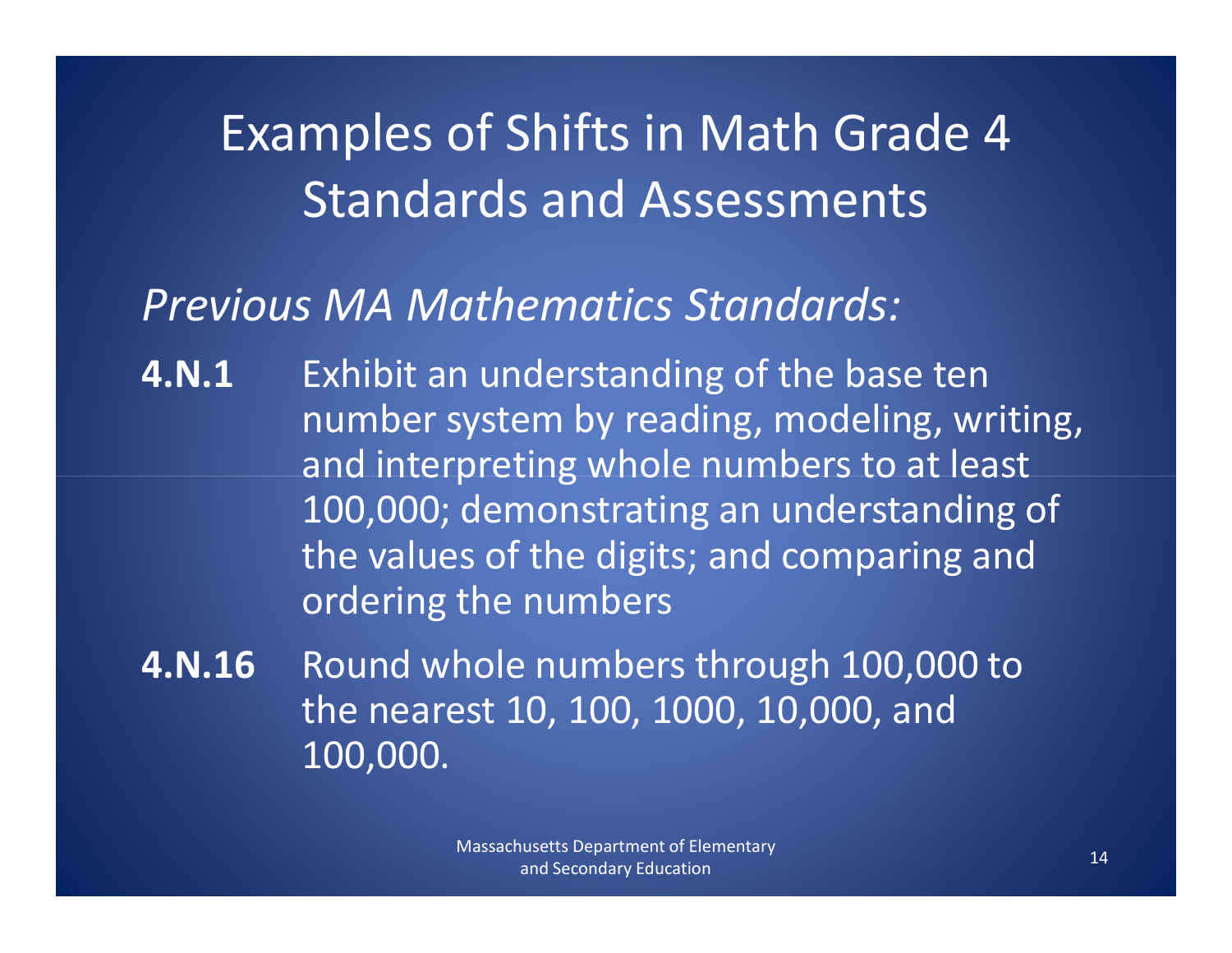## MCAS Math Grade 4 Multiple Choice Item (2013)

What is 8614 rounded to the nearest **thousand**?

| Α. | 8000 |
|----|------|
| В. | 8600 |
| C. | 8700 |
| D. | 9000 |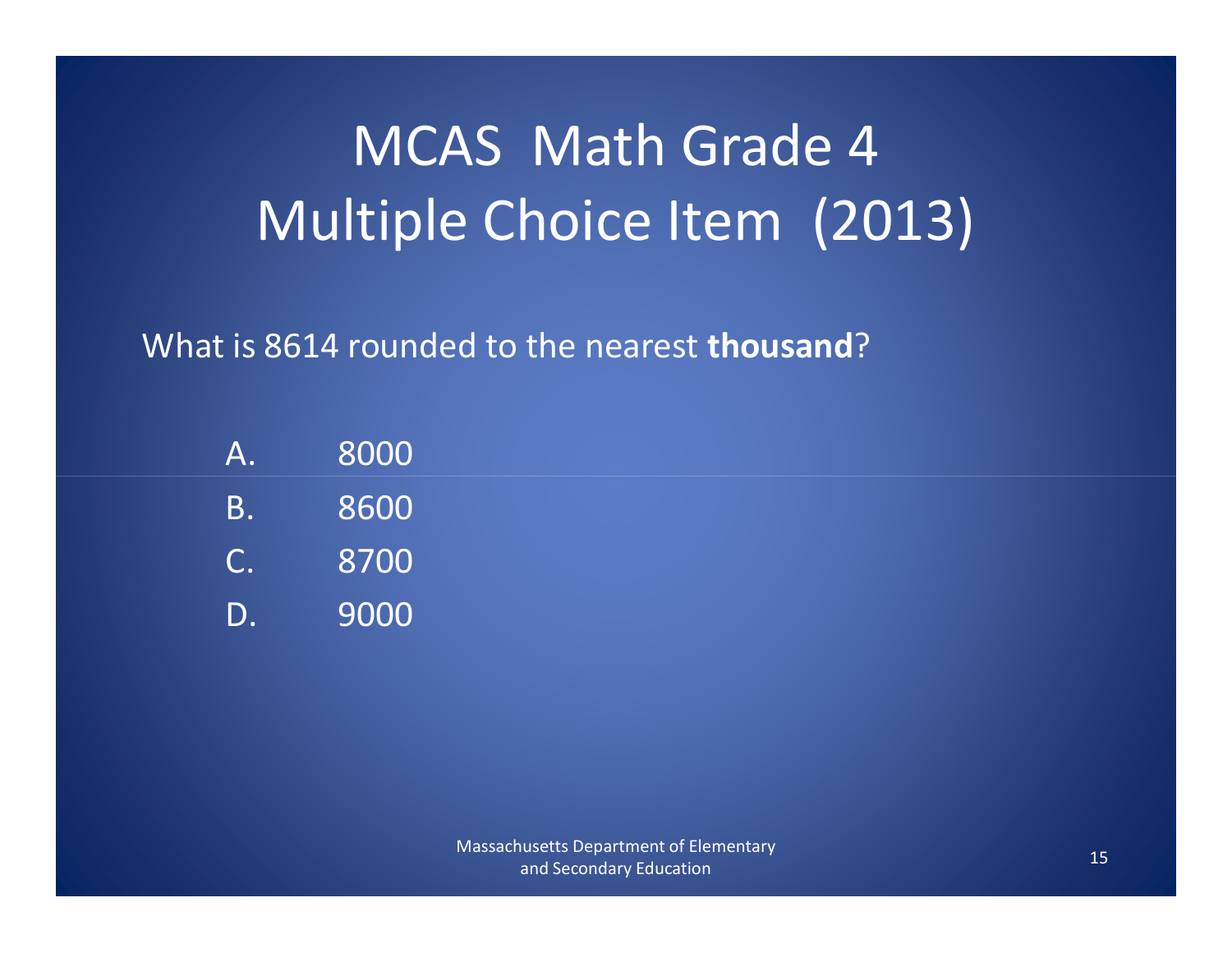## Examples of Shifts in Math Grade 4 Standards and Assessments

Current MA Standards for Math (Adopted 12/2010)

**Generalize place value understanding for multi-digit whole numbers.**

- 4.NBT.22 Read and write multi-digit whole numbers using base-ten numerals, number names, and expanded form. Compare two multi-digit numbers based on meanings of the digits in each place, using >, =, and < symbols to record the results of comparisons.
	-
- 4.NBT.3 Use place value understanding to round multi-digit whole numbers to any place.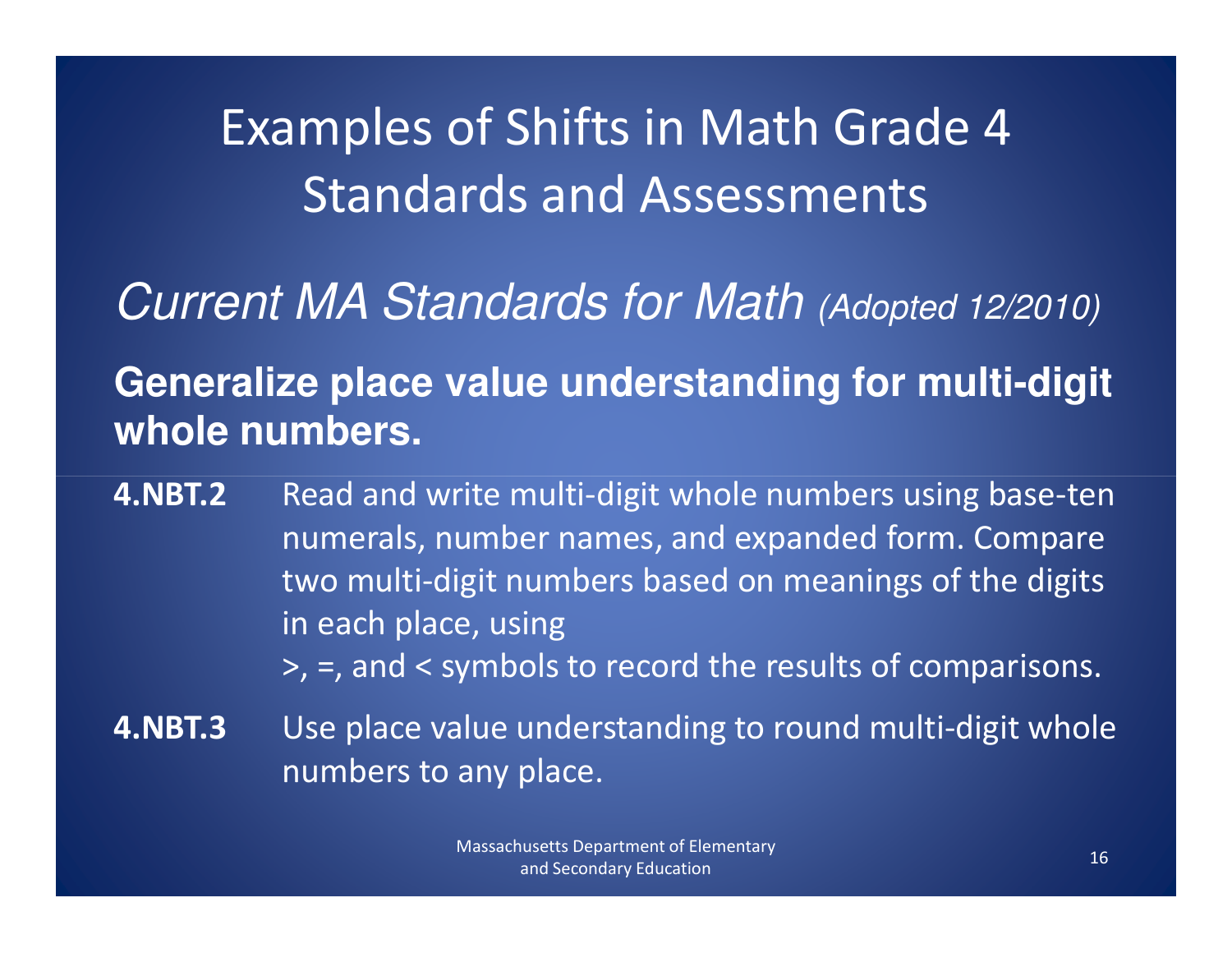# PARCC Math Grade 4 Sample PBA Task, Part A

Baseball stadiums have different numbers of seats. Drag the tiles to arrange the stadiums from least to greatest number of seats.



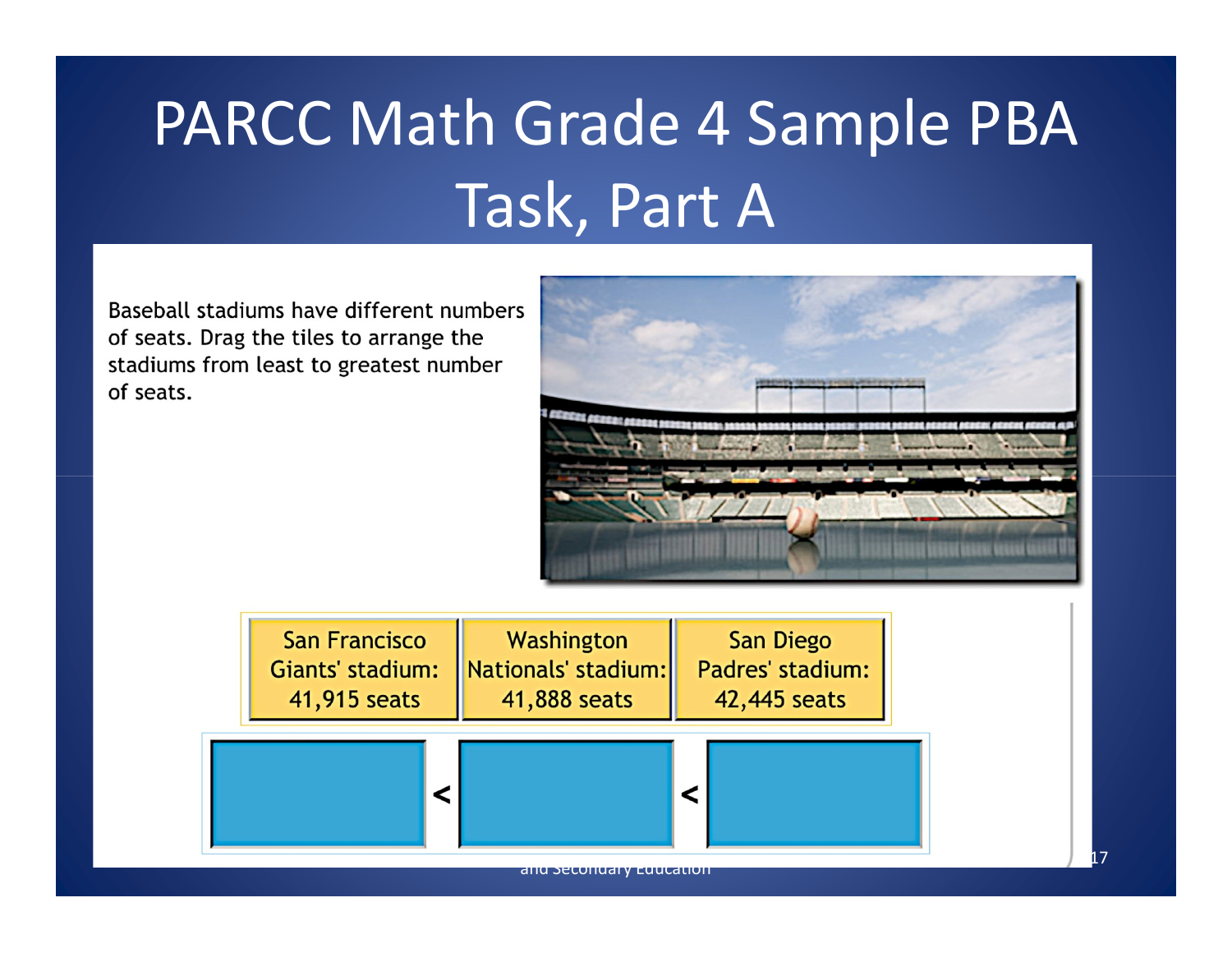# PARCC Math Grade 4 Sample PBA Task, Part B

Compare these statements from two students.

- Jeff said, "I get the same number when I round all three numbers of seats in these stadiums."
- Sara said, "When I round them, I get the same number for two of the stadiums but a *different* number for the other stadium."

Can Jeff and Sara both be correct? Explain how you know.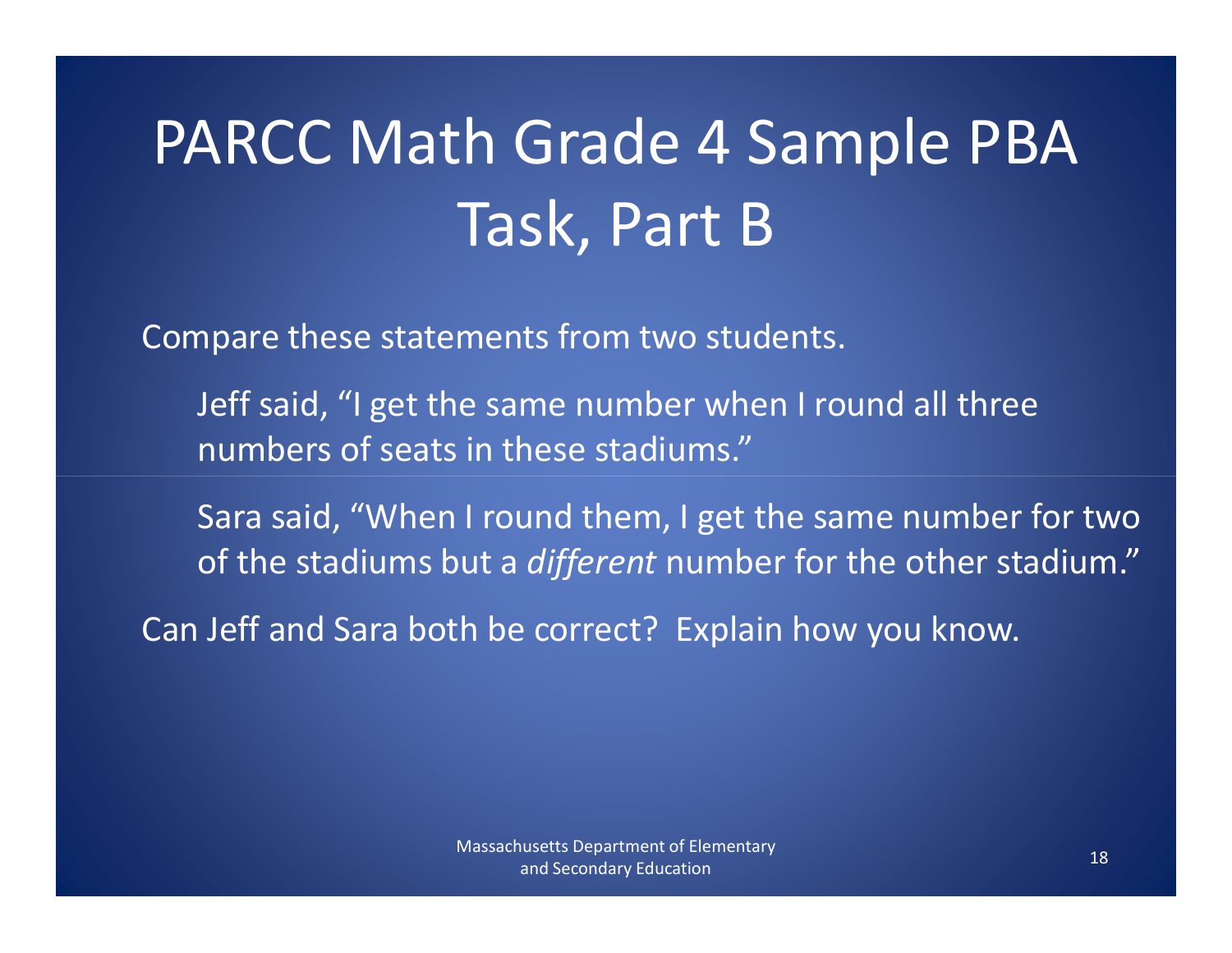# PARCC Math Grade 4 Sample PBA Task, Part C

When rounded to the nearest hundred, the number of seats in Aces Baseball Stadium is 9,100.

What is the greatest number of seats that could be in the stadium? Explain how you know.

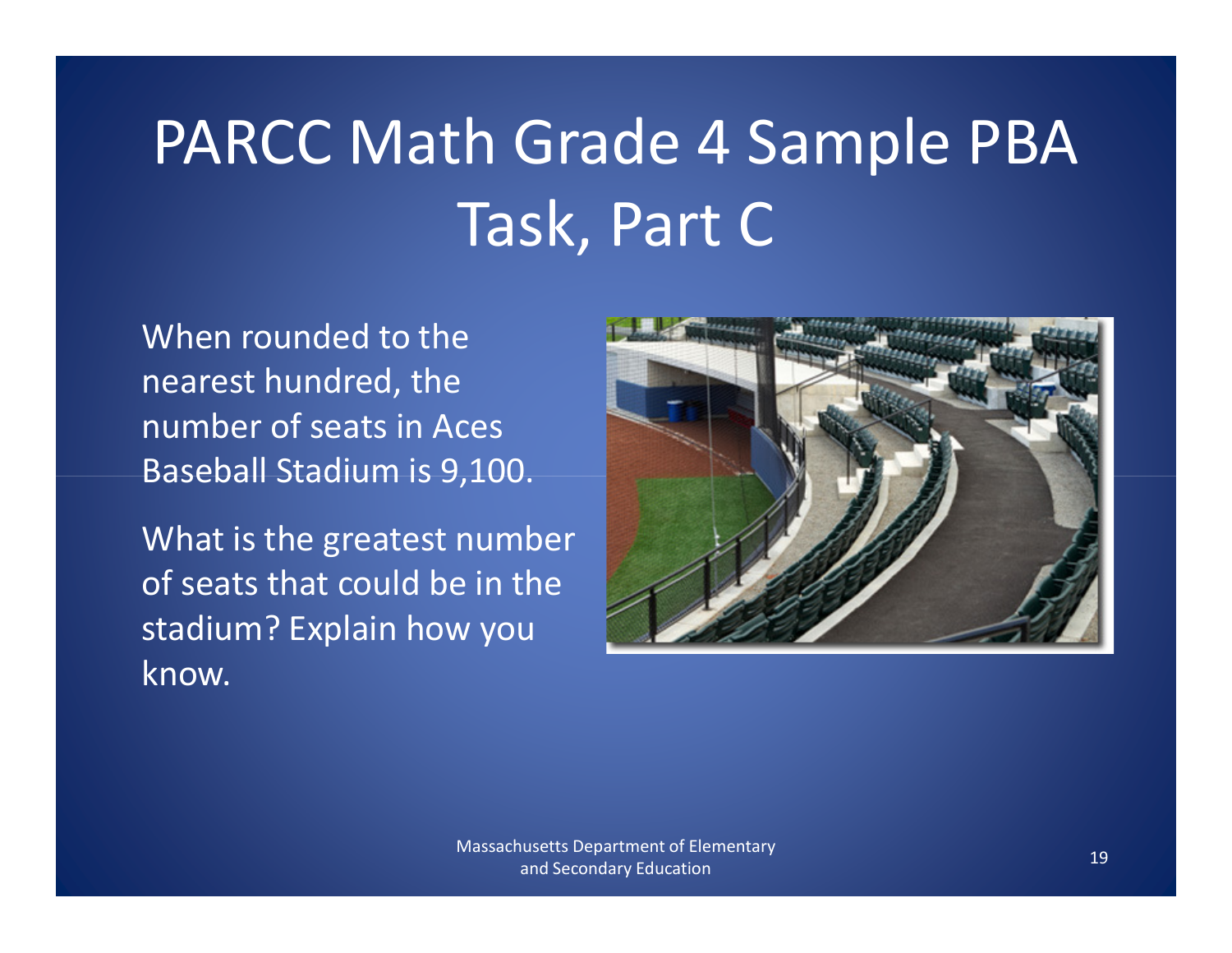### PARCC Timeline in MA

#### SYs 2011-12, 2012-13

Phase I Design & Development

• Content frameworks & test specifications

#### SY 2012-13

Phase II Development

#### • State-led item reviews

• Item tryouts and analysis

#### SY 2013-14

BESE Votes on Transition Plan

#### Field Testing

• Spring Administration

#### SY 2014-15

MCAS + Initial administration of PARCC assessments

#### Summer: Set 5 achievement & CCR performance **levels** Fall: BESE Vote

on adoption

2015

SY 2015-16

**PARCC [except** grade 10]

Massachusetts Department of Elementary and Secondary Education<sup>20</sup>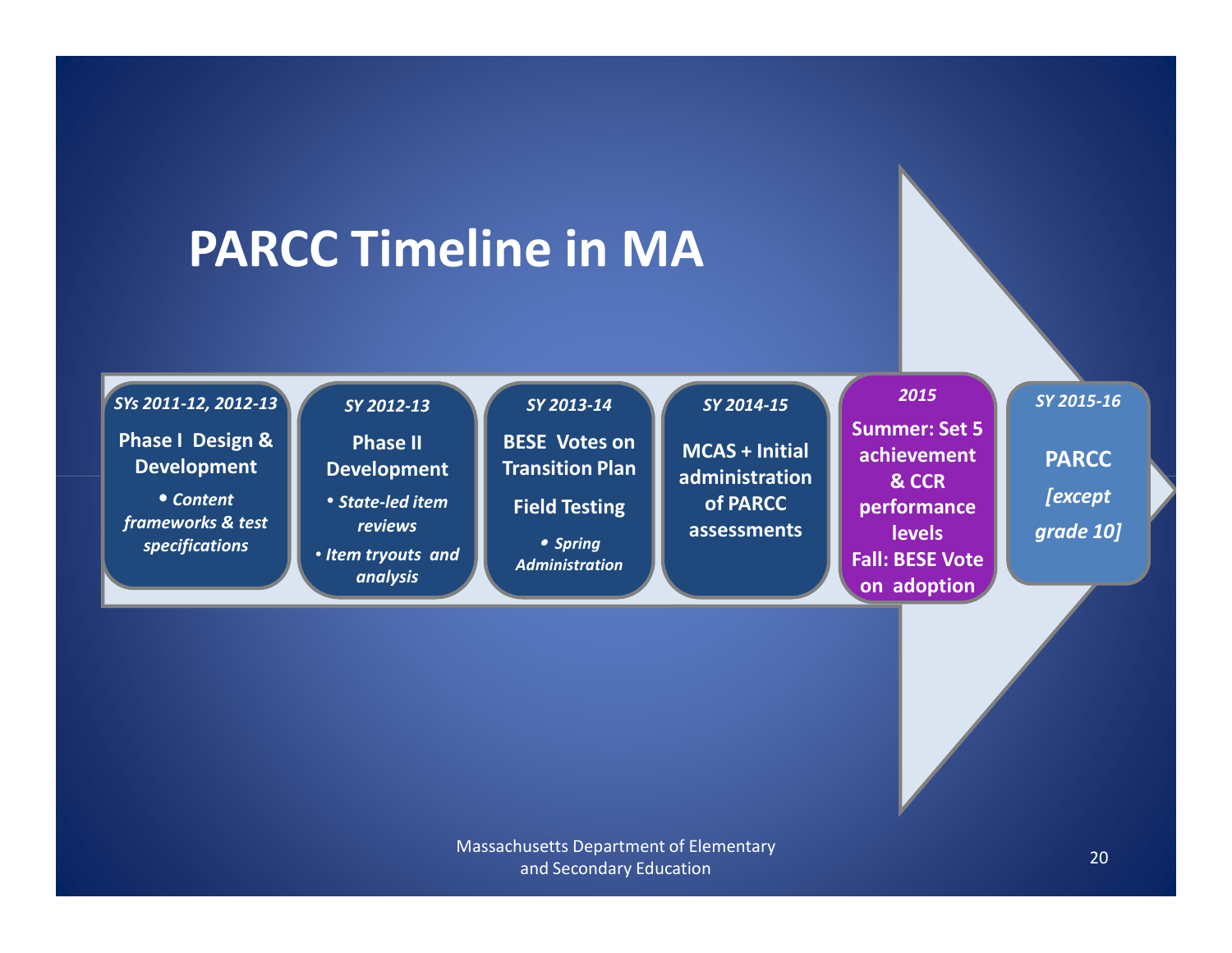### Transition Plan Timeline

- District Choice: Massachusetts led the way to enable districts to choose whether to administer MCAS or PARCC in 2014/15.
	- $\mathcal{L}_{\mathcal{A}}$ MCAS only for Grade 10 in 2014/15 and 2015/16
	- en and the state of the state – MCAS for Competency Determination through Class of 2018
	- $\mathcal{L}_{\mathcal{A}}$  , where  $\mathcal{L}_{\mathcal{A}}$  is the set of the set of the set of the set of the set of the set of the set of the set of the set of the set of the set of the set of the set of the set of the set of the set of the - Mass. budget will determine extent to which DESE can make PARCC end-of-course assessments available for grades 9 and 11
- PARCC Test: for grades 3-8 in 2015/16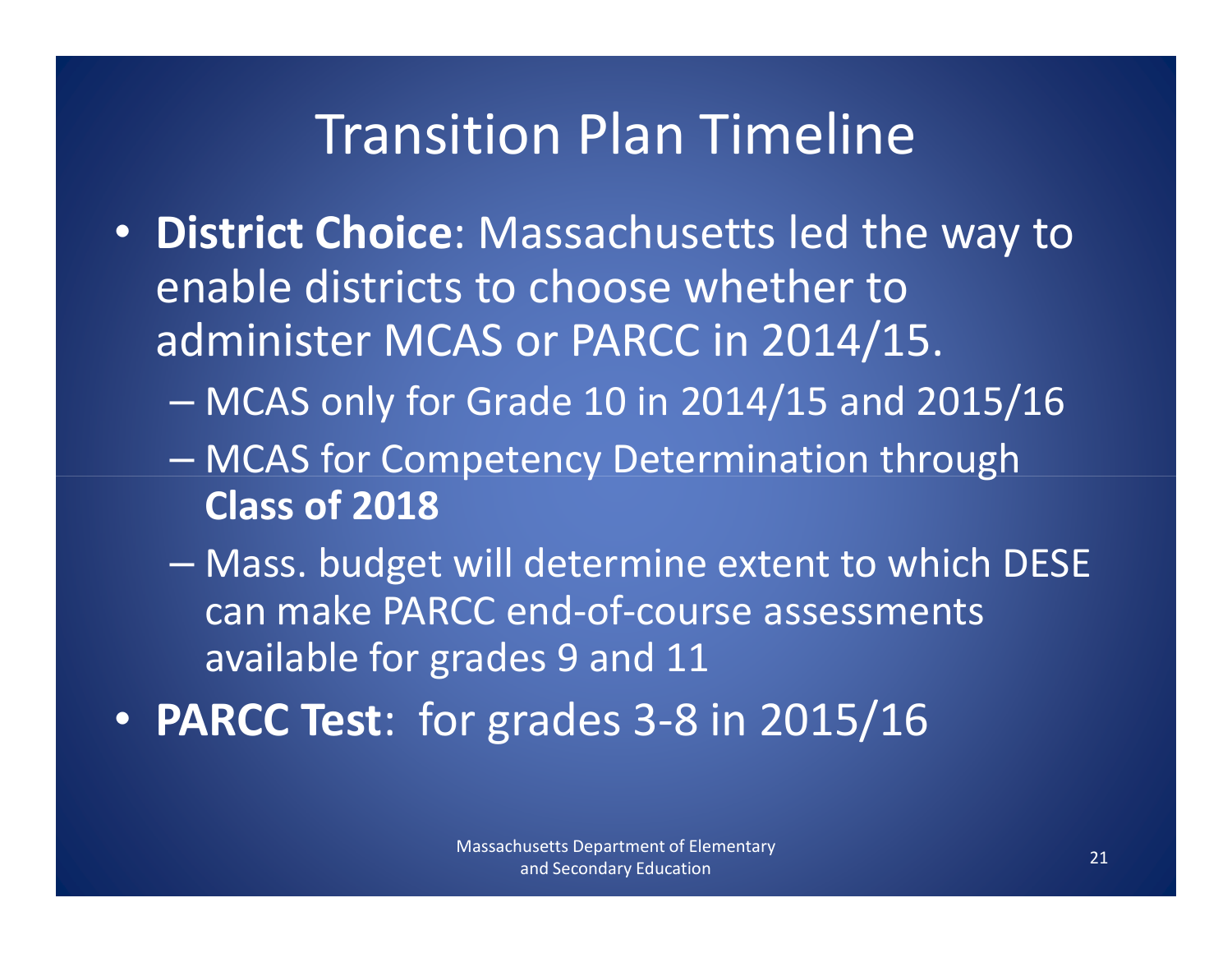### Spring 2015 Administration

- 1. Dual administration of PARCC and MCAS, but no double-testing of students
- 2. Districts choose PARCC or MCAS
- 3. PARCC will offer computer-based and paper-and-pencil tests
- 4. For accountability, ESE is recommending a "hold harmless" policy for districts/schools that choose PARCC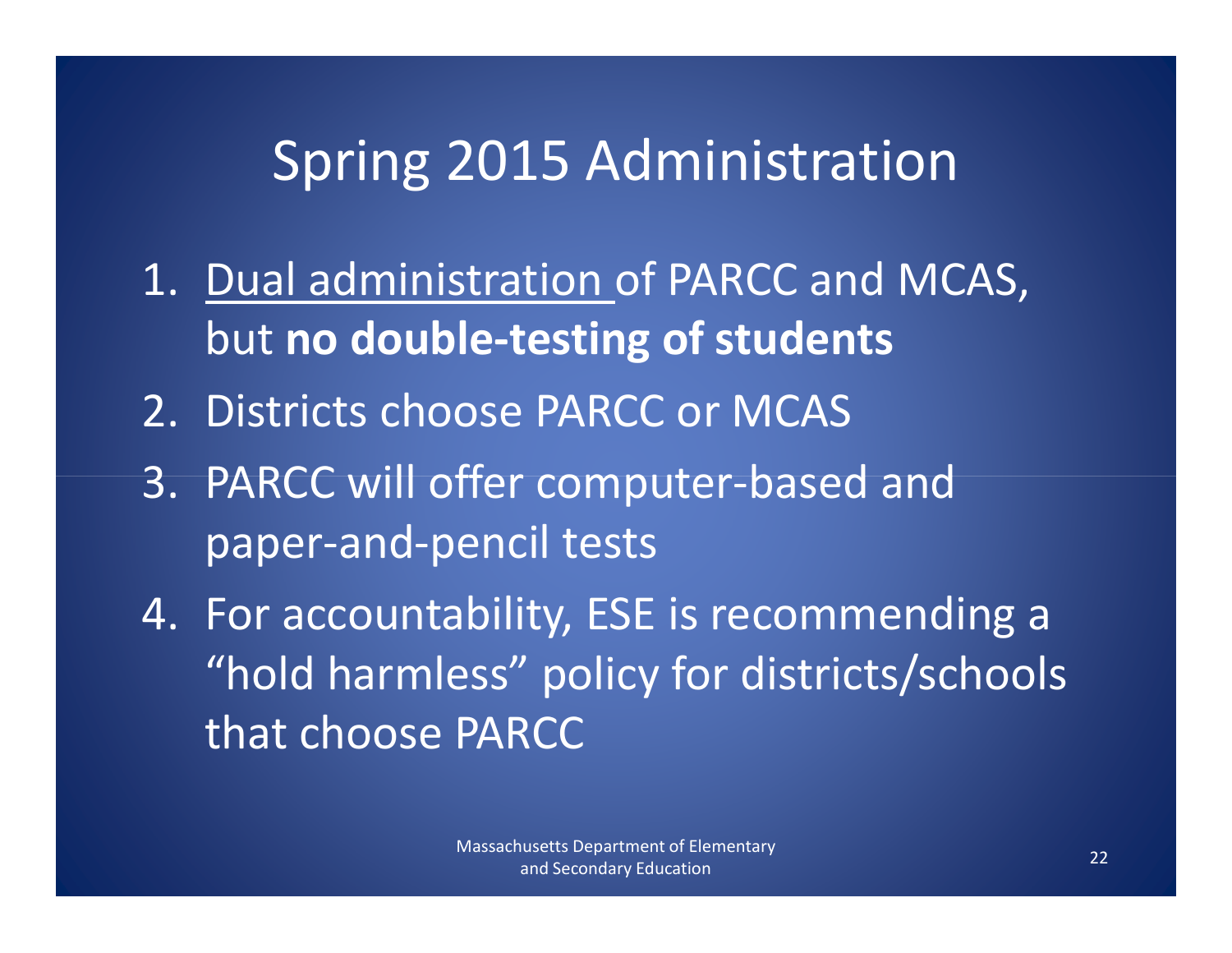## The PARCC Decision

- **1. Rigor:** DESE will use the results of the field test to evaluate the rigor of PARCC items in Fall 2014
- 2. Quality: DESE is conducting comprehensive, independent reviews to evaluate PARCC's readiness to deliver a quality assessment
- 3. Opportunity: DESE will evaluate the ability of PARCC to assess standards and measure skills and abilities we cannot assess with MCAS.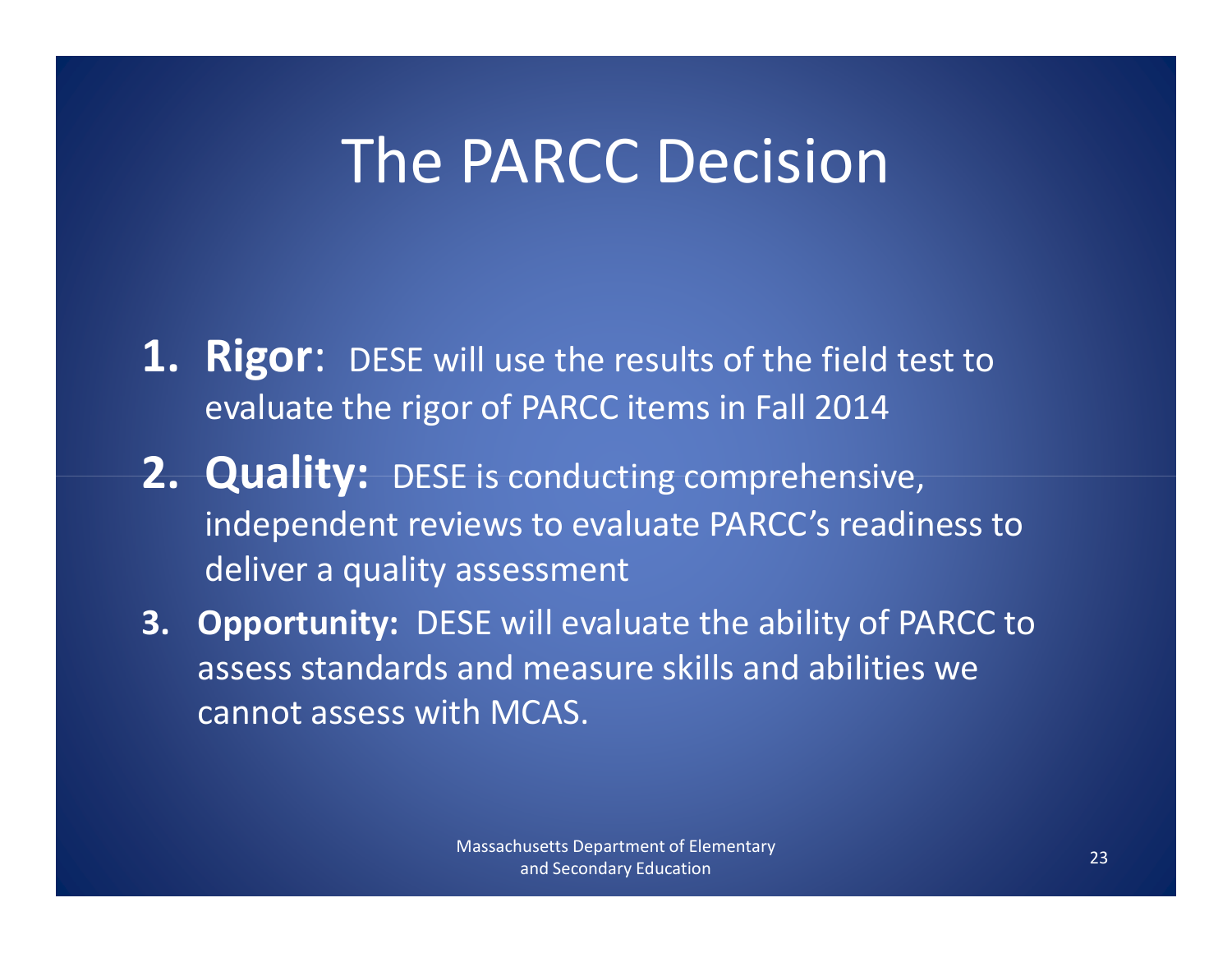## Recommendation to the Board

### Before the final Board Decision, DESE will analyze:

- 1. Results of 2014/15 test administration and the
- 2. Summer 2015 Standard Setting to inform the Board's decision on whether or not to adopt PARCC in the Fall 2015.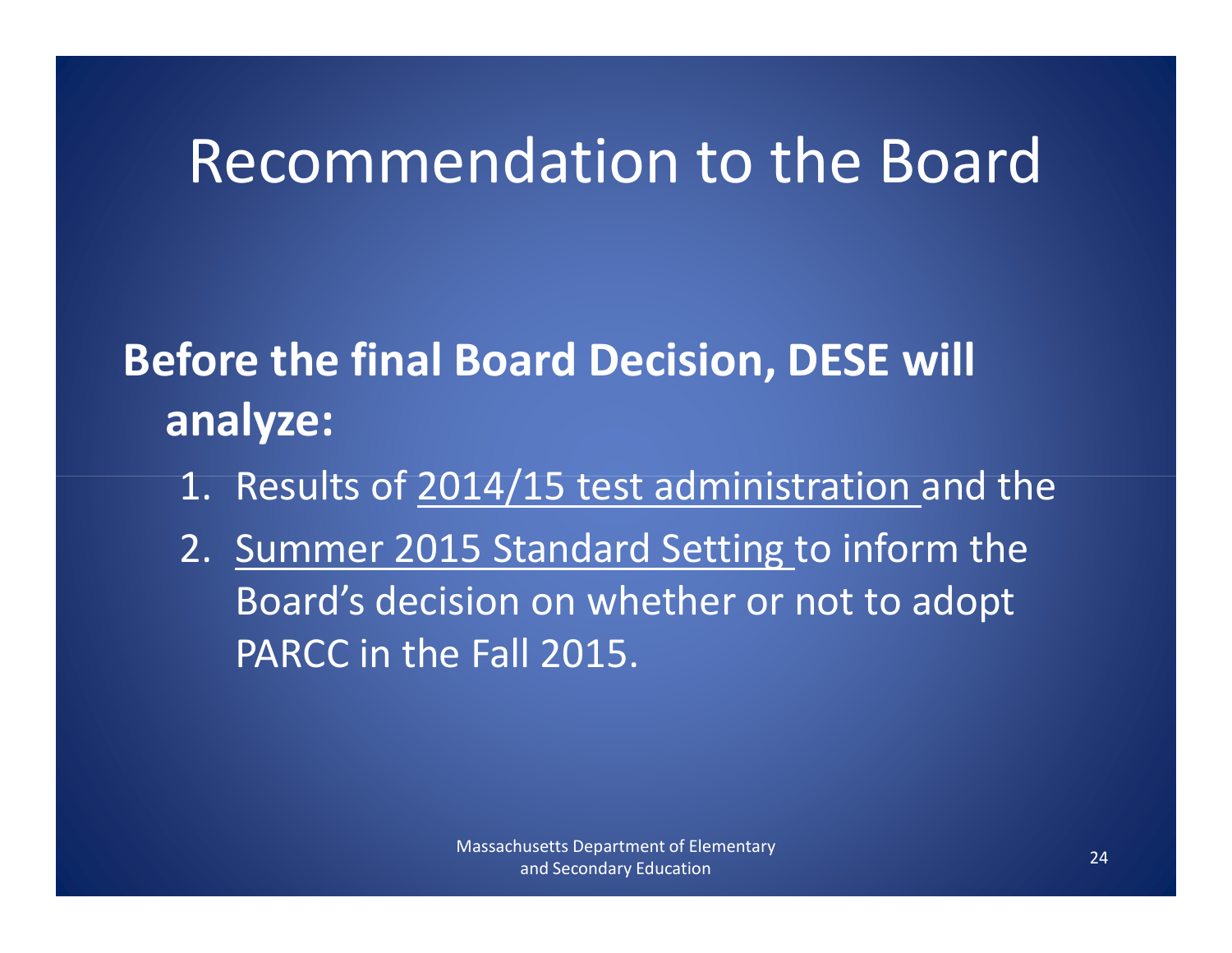## Transition to PARCC: Competency Determination

 $\triangleright$  At least through Class of 2018: Grade 10 students will take MCAS tests/retests in ELA, Mathematics, and Science and Tech/Engineering $\checkmark$  In spring 2015 and spring 2016, grade 10 students will take MCAS (not PARCC) for CD $\checkmark$  MCAS retests continue through at least spring 2018 ▶ Science and Tech/Engineering MCAS tests will continue during PARCC implementation

This fall: ESE will provide updates for classes of 2019 and beyond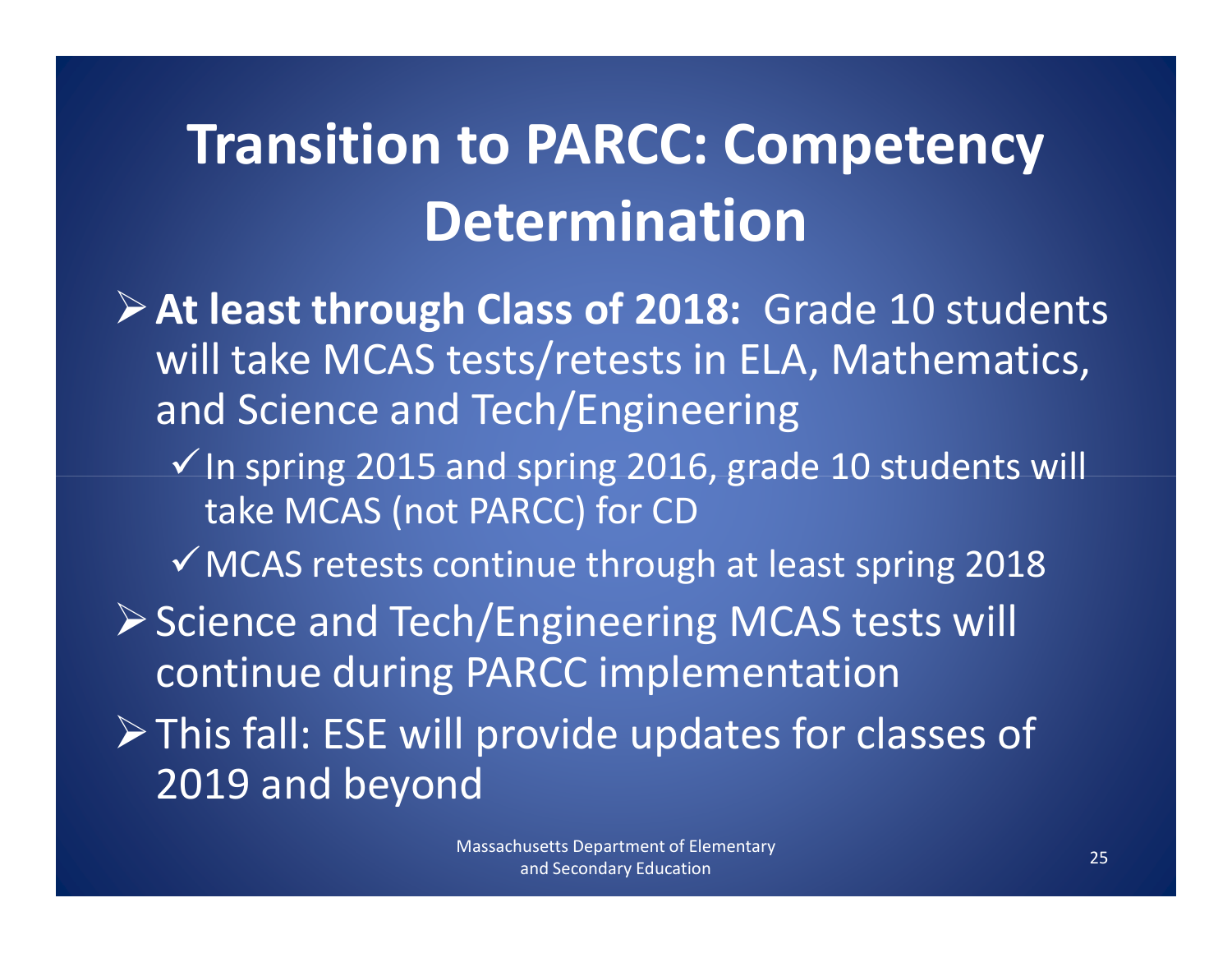## Field Test – Spring 2014

| <b>School</b>               | <b>Grade</b>   | $#$ of<br>classes | Subject    | <b>Online</b><br>or<br>paper &<br>pencil | <b>PBA</b><br>or<br><b>EOY</b> | <b>Exemption</b><br>option<br>applies? |
|-----------------------------|----------------|-------------------|------------|------------------------------------------|--------------------------------|----------------------------------------|
| <b>Butler</b>               | $\overline{4}$ | 2                 | <b>ELA</b> | Online                                   | <b>PBA</b>                     | Yes                                    |
| Chenery<br><b>MS</b>        | 7              | $\overline{2}$    | Math       | Paper                                    | <b>EOY</b>                     | <b>No</b>                              |
| Chenery<br><b>MS</b>        | 8              | $\overline{2}$    | <b>ELA</b> | Paper                                    | <b>PBA</b>                     | Yes                                    |
| <b>Belmont</b><br><b>HS</b> | 9              | $\overline{3}$    | <b>ELA</b> | Online                                   | EOY                            | <b>No</b>                              |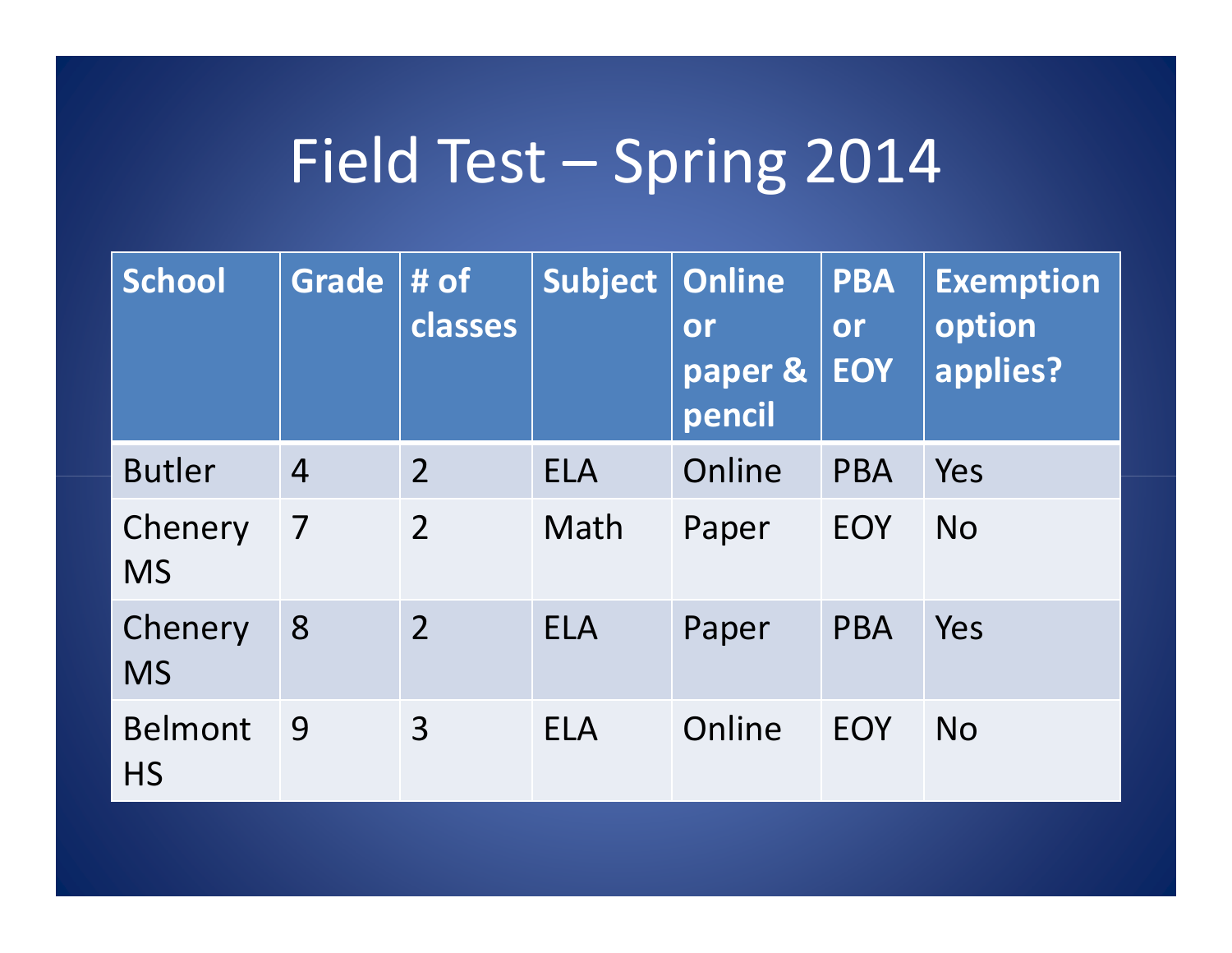## Belmont's Plan

- We will not exempt students from the MCAS.
	- The MCAS data for two grades for which the exemption is an option, grades 4 and 8, provide critical information necessary to support the individual student's learning and transition (from elementary to middle school, and middle school to high school).
	- The data is also critical to our analysis of curriculum and instruction at the grade, school, and district level.
	- We will not receive any data from the PARCC field test.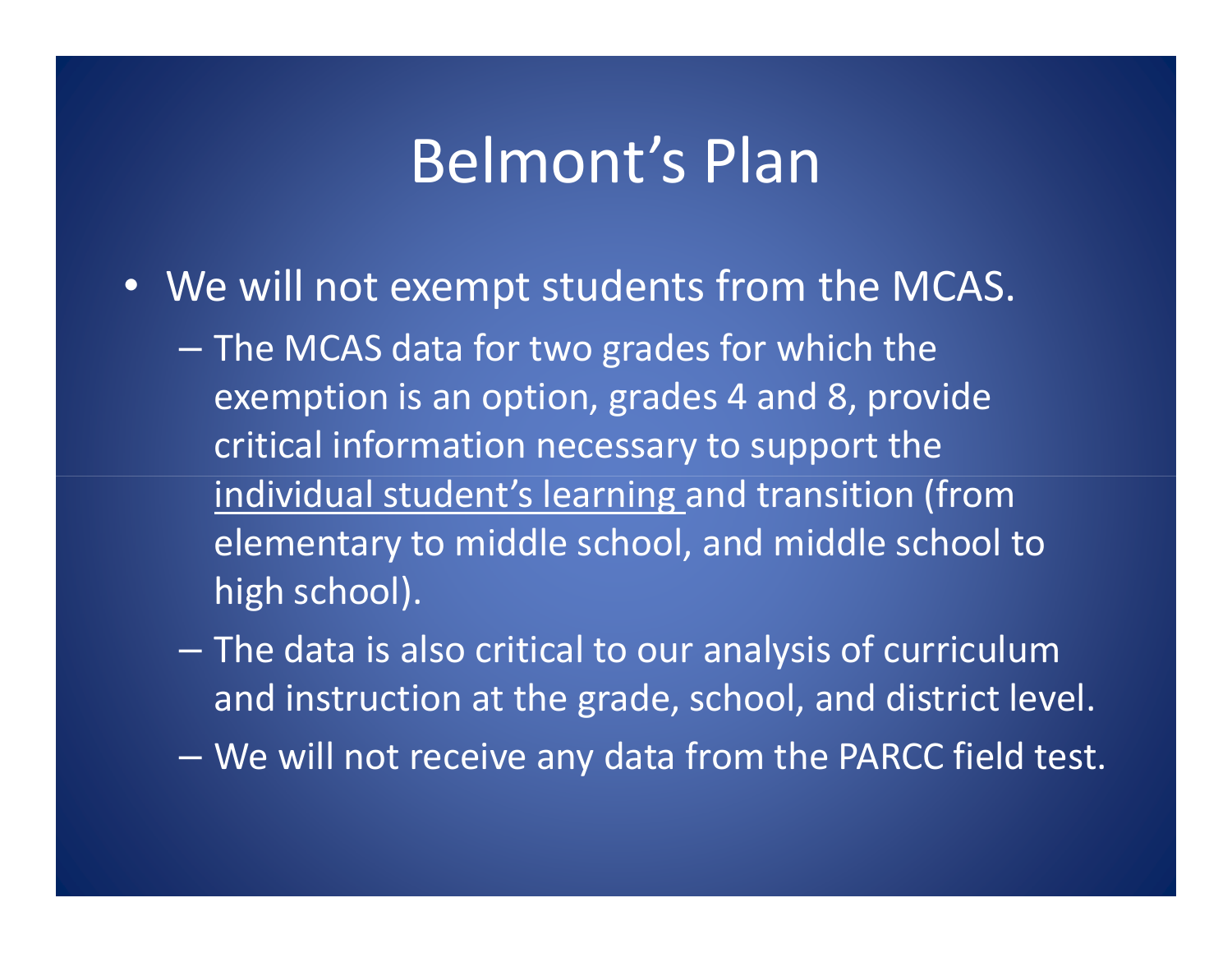### Next Steps

- Notify DESE of our decision
- Randomly select the classes to participate in the field test
- Communicate with the parents/guardians of the selected students
- Schedule the field tests to minimize the impact on MCAS testing, being mindful of the needs of students as well as those administering the assessments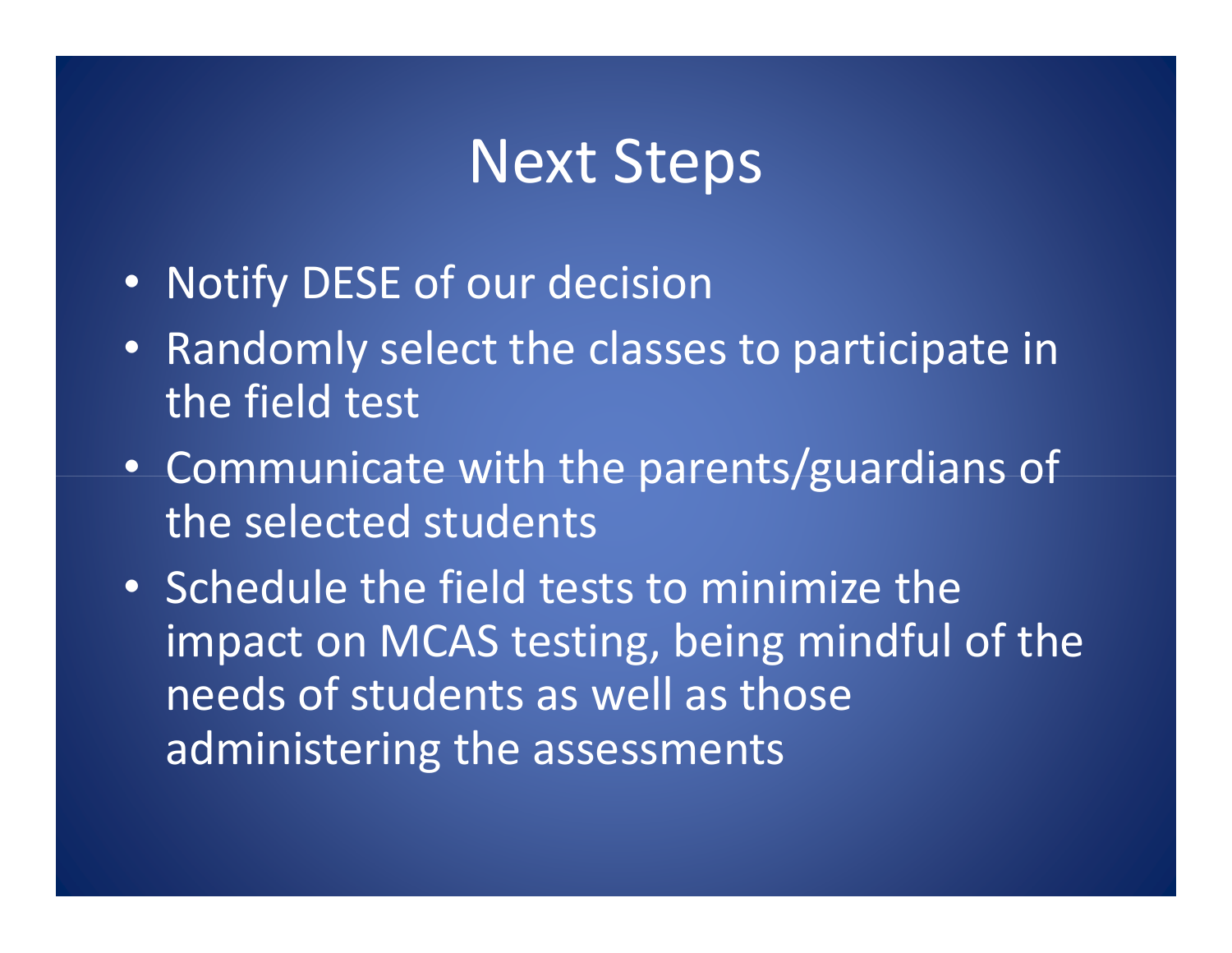## Field Test – Spring 2014

| Grade | Subject    | <b>PBA</b><br>or<br><b>EOY</b> | # of<br><b>Sessions</b> | <b>Session Length</b><br>(minutes) |
|-------|------------|--------------------------------|-------------------------|------------------------------------|
|       | <b>ELA</b> | <b>PBA</b>                     | 3                       | 120, 120, 75                       |
|       | Math       | <b>EOY</b>                     | $\overline{2}$          | 90, 90                             |
| 8     | <b>ELA</b> | <b>PBA</b>                     | $\overline{3}$          | 120, 130, 75                       |
|       | <b>ELA</b> | EOY                            |                         | 105, 105                           |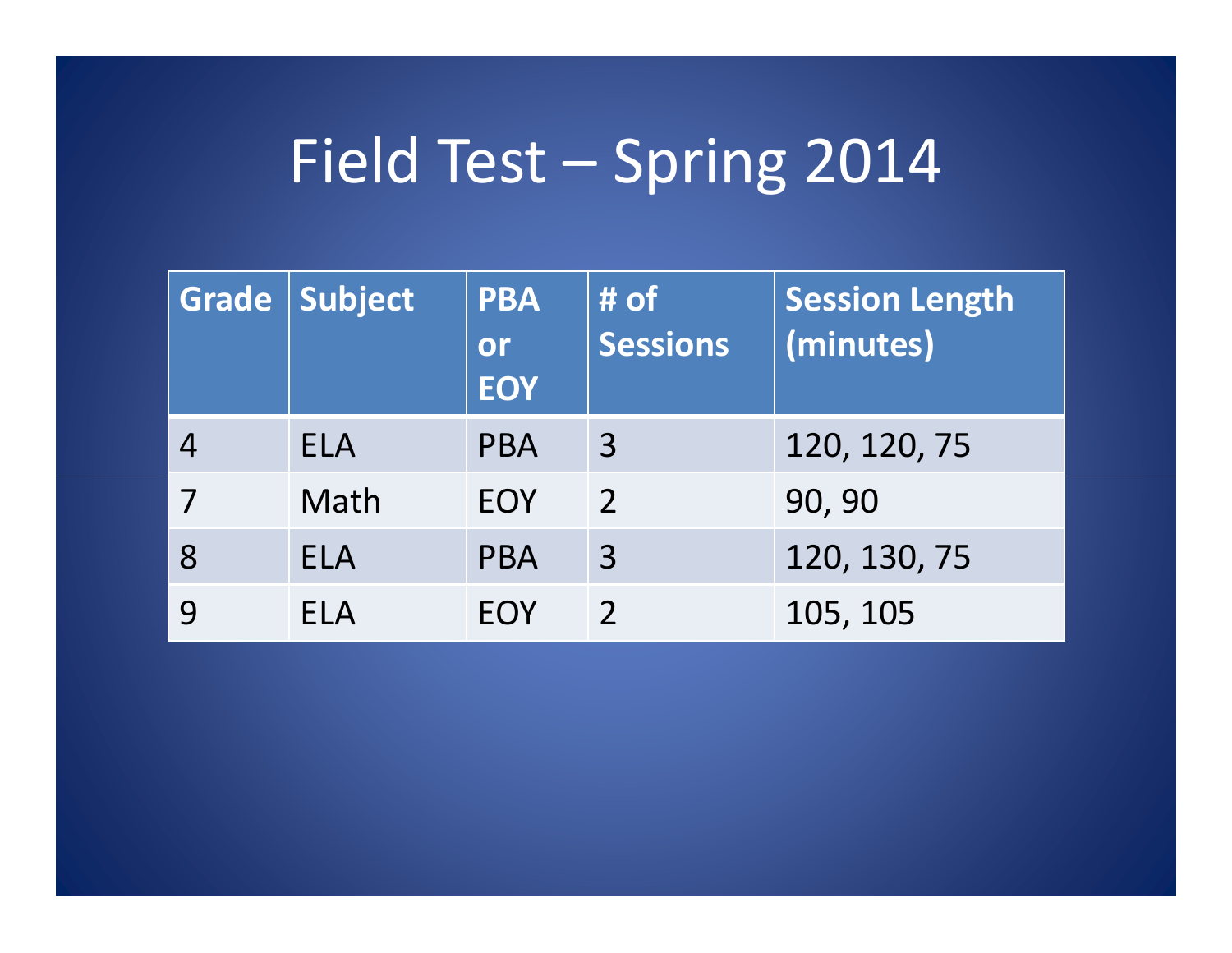| <b>March 2014</b> |                             |                               |    |    |                |    |
|-------------------|-----------------------------|-------------------------------|----|----|----------------|----|
| $\overline{2}$    | $\overline{3}$              | $\overline{4}$                | 5  | 6  | $\overline{7}$ | 8  |
|                   | <b>MCAS (HS Retest)</b>     |                               |    |    |                |    |
|                   |                             |                               |    |    |                |    |
| 9                 | 10<br><b>MCAS</b><br>(Rtst) | 11                            | 12 | 13 | 14             | 15 |
| 16                | 17                          | 18                            | 19 | 20 | 21             | 22 |
|                   | <b>MCAS (ELA)</b>           |                               |    |    |                |    |
| 23                | 24                          | 25                            | 26 | 27 | 28             | 29 |
|                   | <b>MCAS (ELA)</b>           |                               |    |    |                |    |
|                   |                             | <b>PARCC Field Test - PBA</b> |    |    |                |    |
|                   |                             |                               |    |    |                |    |

| <b>April 2014</b> |                        |                               |                |                |                |                |
|-------------------|------------------------|-------------------------------|----------------|----------------|----------------|----------------|
|                   | 31                     | $\overline{1}$                | $\overline{2}$ | $\overline{3}$ | MCAS-<br>4     | 5 <sup>1</sup> |
|                   | <b>MCAS (ELA)</b>      |                               |                |                | Alt due        |                |
|                   |                        | <b>PARCC Field Test - PBA</b> |                |                |                |                |
| $6\overline{6}$   | $\overline{7}$         | 8                             | 9              | 10             | 11             | 12             |
|                   |                        | <b>PARCC Field Test - PBA</b> |                |                |                |                |
|                   |                        |                               |                |                |                |                |
| 13                | 14                     | 15                            | 16             | 17             | 18             | 19             |
|                   |                        | Passover                      | Passover       |                | Good<br>Friday |                |
| 20                | 21                     | 22                            | 23             | 24             | 25             | 26             |
|                   | <b>School Vacation</b> |                               |                |                |                |                |
|                   |                        |                               |                |                |                |                |
| 27                | 28                     | 29                            | 30             |                |                |                |
|                   |                        |                               |                |                |                |                |
|                   |                        |                               |                |                |                |                |

| <b>May 201</b>   |                                            |                                                                     |                                     |              |                |                |
|------------------|--------------------------------------------|---------------------------------------------------------------------|-------------------------------------|--------------|----------------|----------------|
|                  |                                            |                                                                     |                                     | $\mathbf{1}$ | $\overline{2}$ | $\overline{3}$ |
| $\overline{4}$   | 5<br><b>AP Exams</b>                       | $6\overline{6}$<br><b>MCAS</b> (Math & Science)                     | $\overline{7}$                      | 8            | 9              | 10             |
| 11               | 12<br><b>AP Exams</b>                      | 13<br><b>MCAS</b> (Math & Science)<br><b>PARCC Field Test - EOY</b> | 14                                  | 15           | 16             | 17             |
| 18               | 19<br><b>MCAS</b> (Math & Science)         | 20<br><b>PARCC Field Test - EOY</b>                                 | 21                                  | 22           | 23             | 24             |
| 25               | 26<br><b>Memorial</b><br>Day               | 27                                                                  | 28<br><b>PARCC Field Test - EOY</b> | 29           | 30             | 31             |
|                  |                                            |                                                                     |                                     |              |                |                |
| <b>June 2014</b> |                                            |                                                                     |                                     |              |                |                |
| 1                | $\overline{2}$<br><b>MCAS (HS Science)</b> | $\overline{3}$<br><b>PARCC Field Test - EOY</b>                     | $\overline{4}$                      | 5            | 6              | 7              |
| 8                | 9                                          | 10                                                                  | 11                                  | 12           | 13             | 14             |
| 15               | 16                                         | 17                                                                  | 18                                  | 19           | 20             | 21             |
| 22               | 23                                         | 24                                                                  | 25                                  | 26           | 27             | 28             |